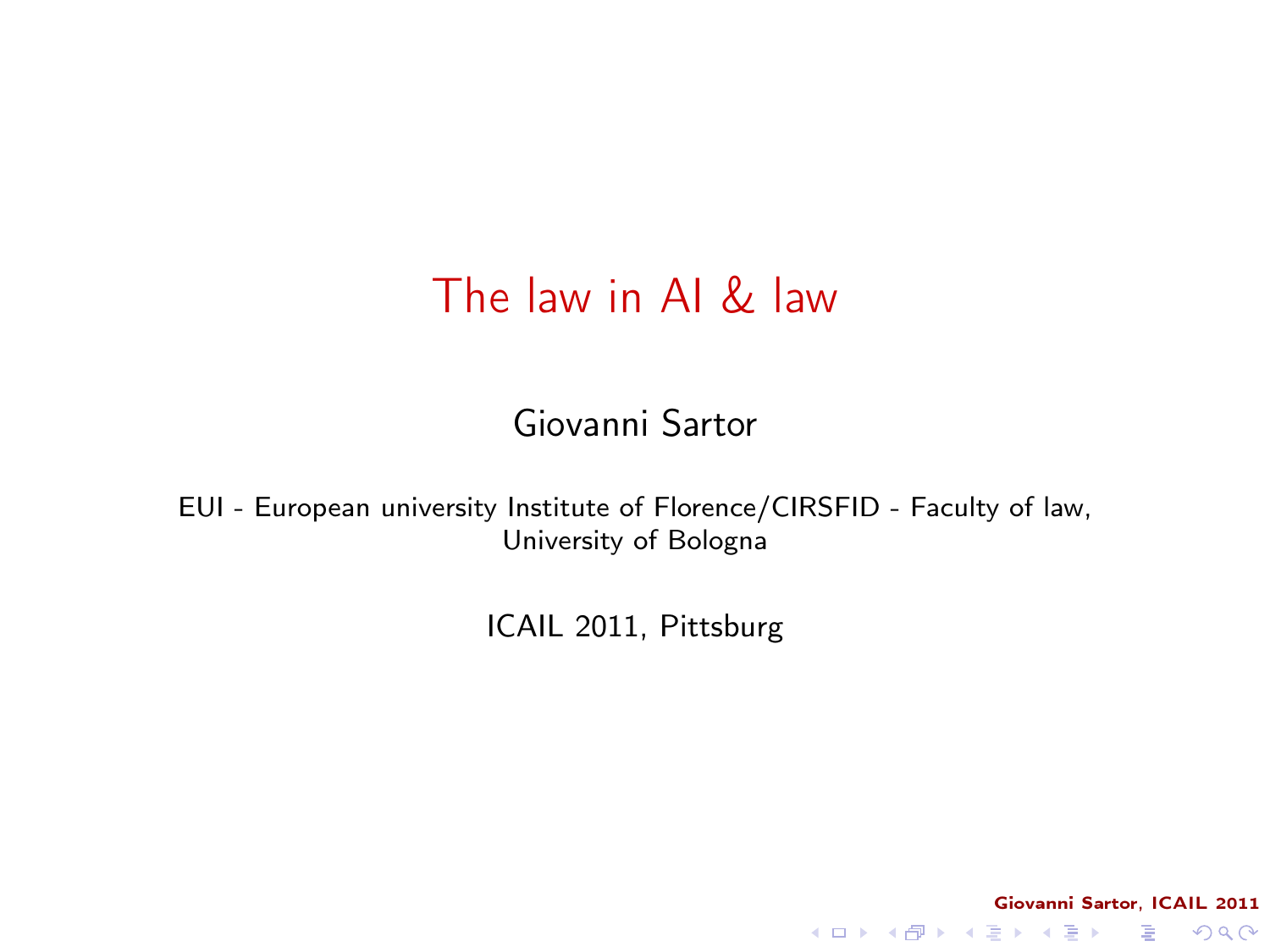# Where is the law?

- $\triangleright$  unwritten law (in thought and action)
	- $\triangleright$  tacit-implicit law (social norms, customs, attitudes)
	- $\triangleright$  spoken law (proverbs, parables, commandments, advice)
- $\triangleright$  written law (in human-readable form)
	- $\triangleright$  hand-written law (Hammurabi, the nine tables, Justinian's digest)
	- $\triangleright$  printed law (official gazettes)
- $\triangleright$  computable law (in machine-readable form)
	- $\blacktriangleright$  electronically stored law texts (in legal databases)
	- $\triangleright$  electronically processable law (in computer programs and knowledge bases)
	- $\triangleright$  electronically supported law (evidence-based legislation, simulation, etc.)
	- $\blacktriangleright$  electronically used and created law (in agents' societies, automatic contracting)

Great opportunities, Great responsibilities for AI & law!!

Giovanni Sartor, ICAIL 2011

K ロ ▶ K @ ▶ K 할 ▶ K 할 ▶ → 할 → 9 Q @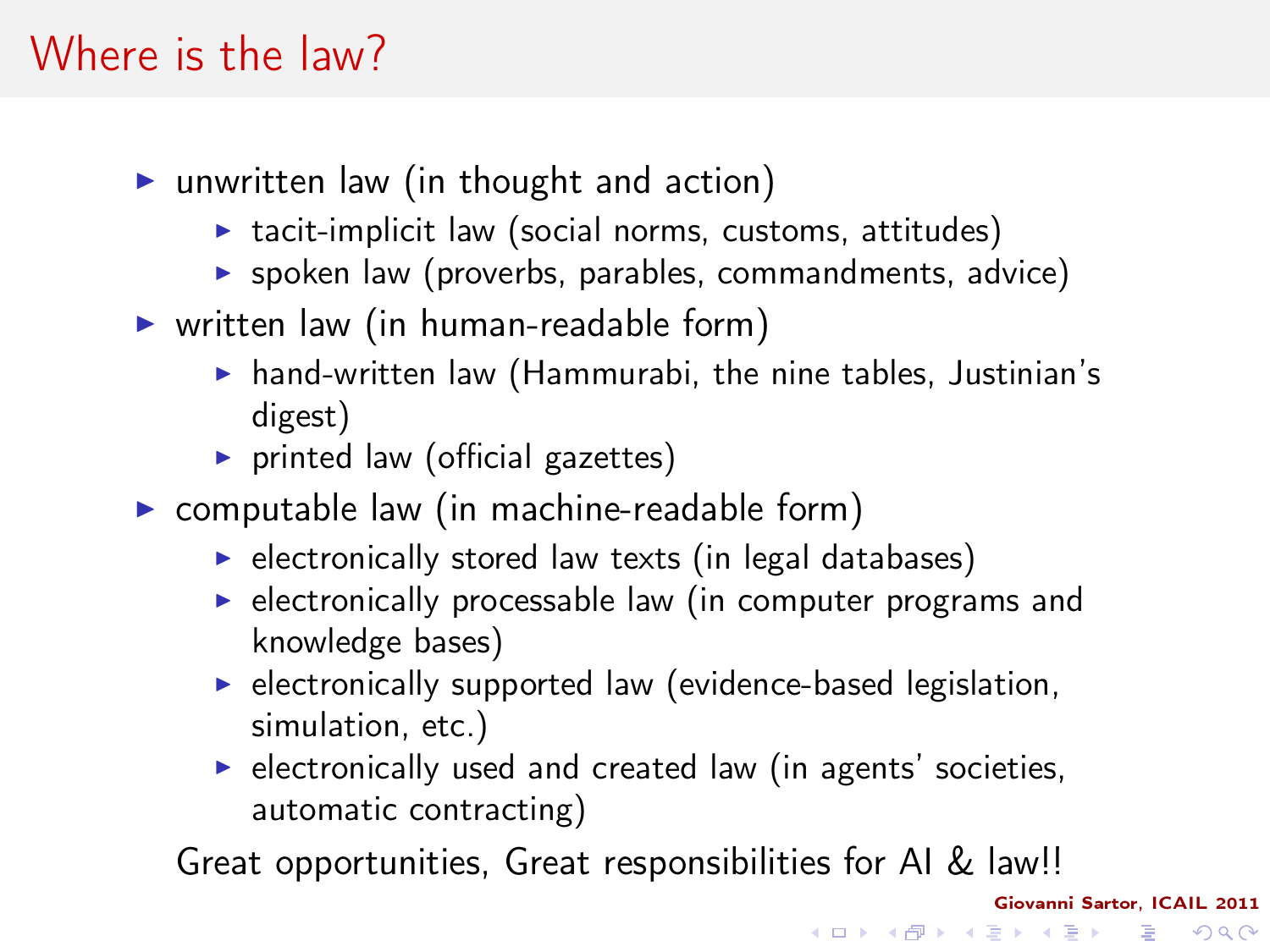Why are fewer and fewer lawyers involved in AI & law (especially in the younger generations)

- $\triangleright$  the winter of AI (but now it is over)
- $\triangleright$  increasing theoretical requirements (in logic, computing, etc.). Lawyers educated in elementary logic can no longer cope (and the uneducated could never cope)
- $\blacktriangleright$  legal theorists educated in logic a small minority, and not prominent
- $\blacktriangleright$  less curiosity for application to lawyering (mere tools)
- $\triangleright$  new areas form computable law where lawyers are not present (multiagent systems, IR)

Giovanni Sartor, ICAIL 2011

KEL KARIK KEL KEL KARIK

Can our community still be a bridge between lawyers, legal theorists, and computer scientists?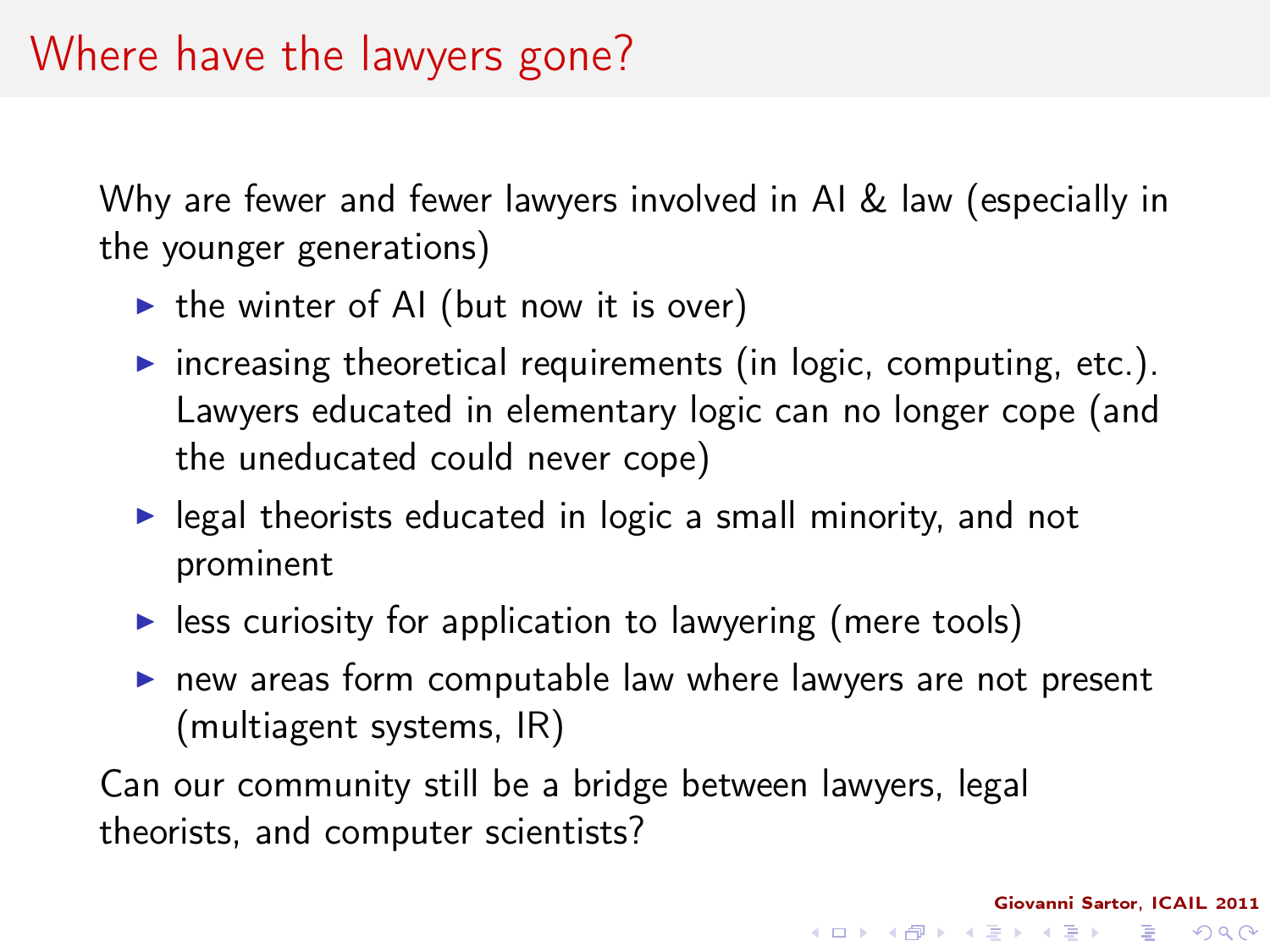- $\blacktriangleright$  Justinian: "Justice is the constant and perpetual wish to render every one his due"
- $\triangleright$  Aquinas: "Law is nothing else than an ordinance of reason for the common good, promulgated by him who has the care of the community".
- $\triangleright$  Hobbes: CIVILL LAW, Is to every Subject, those Rules, which the Common-wealth hath Commanded him, by Word, Writing, or other sufficient Sign of the Will, to make use of, for the Distinction of Right, and Wrong
- <span id="page-3-0"></span> $\triangleright$  Kant: "the whole of the conditions under which the voluntary actions of any one person can be harmonized in reality with the voluntary actions of every other person, according to a universal law of freedom"

Giovanni Sartor, ICAIL 2011

**KOD KOD KED KED E YORA**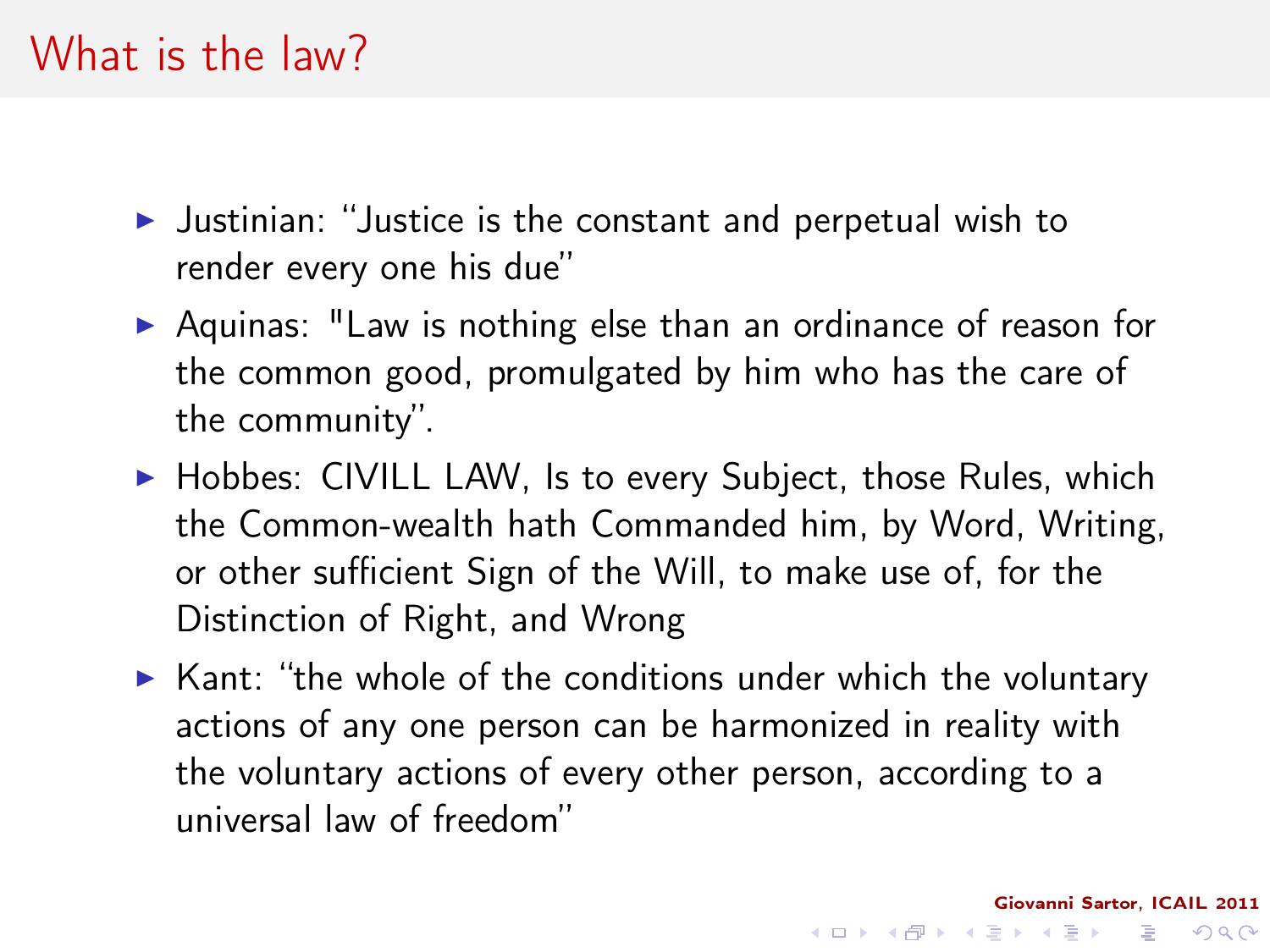# What is the law?

- $\triangleright$  Holmes: 'The prophesies of what courts will do in fact, and nothing more pretentious are what I means by the law'"
- $\blacktriangleright$  Austin: "Rules established by political superiors"
- $\triangleright$  Romano: an "institution", namely the "organisation of an ordered society"
- $\triangleright$  Kelsen: "normative coercive order", based upon a basic norm stating that "one ought to comply with a constitution actually issued and . . . efficacious and . . . with the norms actually issued in accordance"
- $\triangleright$  Radbruch: "The reality whose meaning is serving the legal idea"
- $\blacktriangleright$  Hart: " rules of behaviour ... valid according to the system . . . generally obeyed, and, rules of recognition ... of change and adjudication . . . effectively accepted . . . by officials"
- $\triangleright$  Dworkin: "an equilibrium between legal practice ... and the best justification of that practice"

<span id="page-4-0"></span>Many further definitions provided by other l[ega](#page-3-0)[l t](#page-5-0)[h](#page-3-0)[eo](#page-4-0)[ri](#page-5-0)[sts](#page-0-0) [a](#page-46-0)[uth](#page-0-0)[or](#page-46-0)[s,](#page-0-0)  $290$ old and new . . .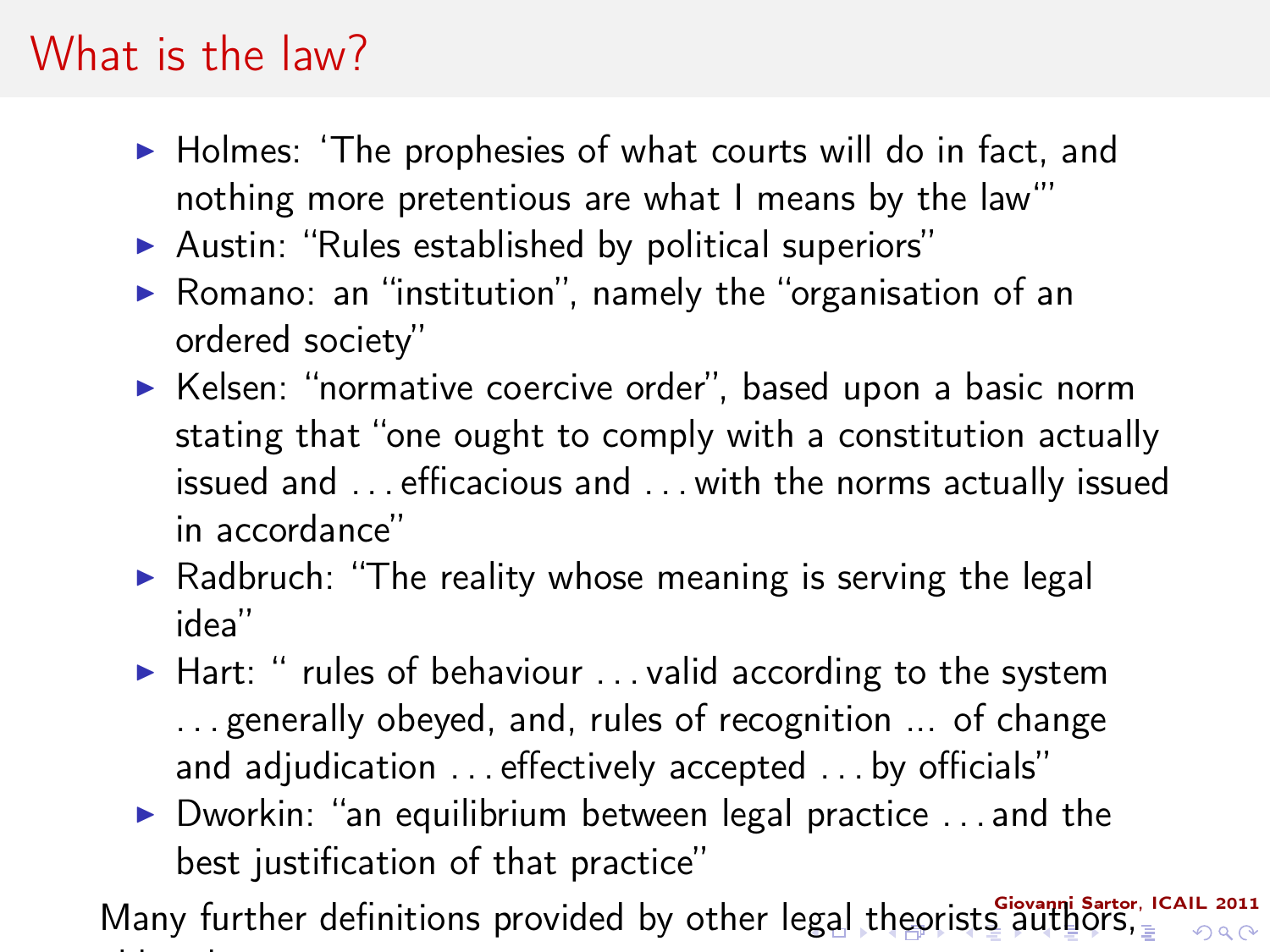#### Is the concept of law relevant to us?

Not so much!

- $\triangleright$  Who is to legislate about what is the semantics of "law? Does conceptual analysis make sense at all? Does meaning determine reference or viceversa?
- $\blacktriangleright$  How do we distinguish the meaning of the term "law" from the features that are exemplified by its instances?

Giovanni Sartor, ICAIL 2011

KEL KARIK KEL KEL KARIK

 $\triangleright$  A normative choice? A pragmatical choice? The needs of inquiry? The nature of reality?

<span id="page-5-0"></span>Whatever it is important that we consider what aspects of this phenomenon we want to address and what aspects we may be successful in addressing, in practice and in theory.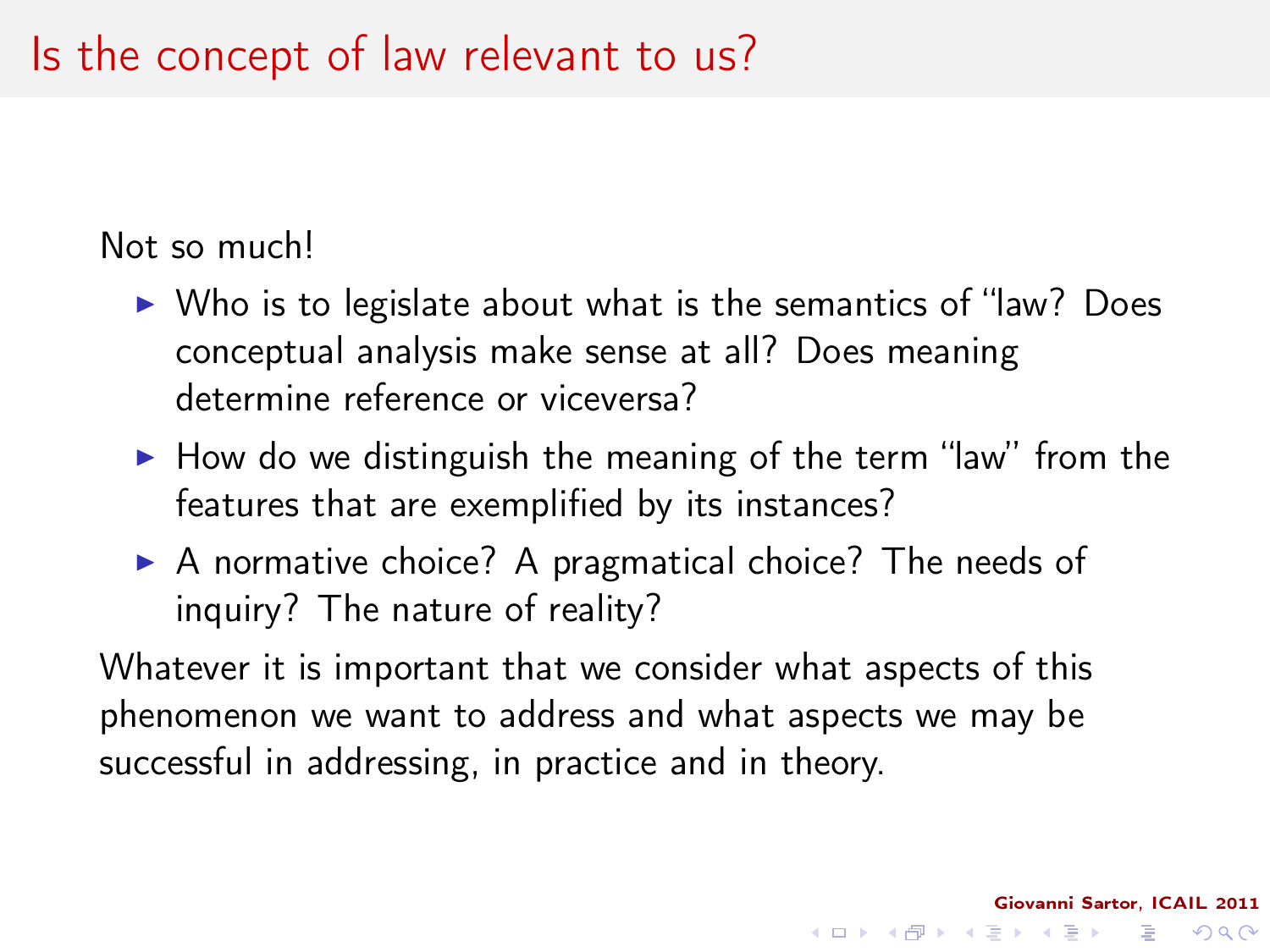#### Aspects of the law

- $\triangleright$  texts (IR, tagging, consolidation, mining, references)
- norms (knowledge-based systems)
- $\blacktriangleright$  docrines (views about norms)
- $\triangleright$  norm-based reasoning (deduction, argumentation)
- $\triangleright$  factual reasoning (probability, argumentation)
- $\blacktriangleright$  decisions (cases-based reasoning)
- $\blacktriangleright$  relationships between individuals (normative positions, norm-oriented strategies and games, negotiation)
- $\triangleright$  concepts (ontologies)
- $\triangleright$  interpretation arguments (computational argumentation)
- $\triangleright$  interactions (agent-based interactions, e.g. e-commerce)

Giovanni Sartor, ICAIL 2011

K ロ > K @ > K 할 > K 할 > → 할 → ⊙ Q Q\*

- $\triangleright$  social norms and customs (computer simulations)
- $\triangleright$  institutions (norm-governed multiagent systems)

 $\blacktriangleright$  . . . .

What do we want to make computable?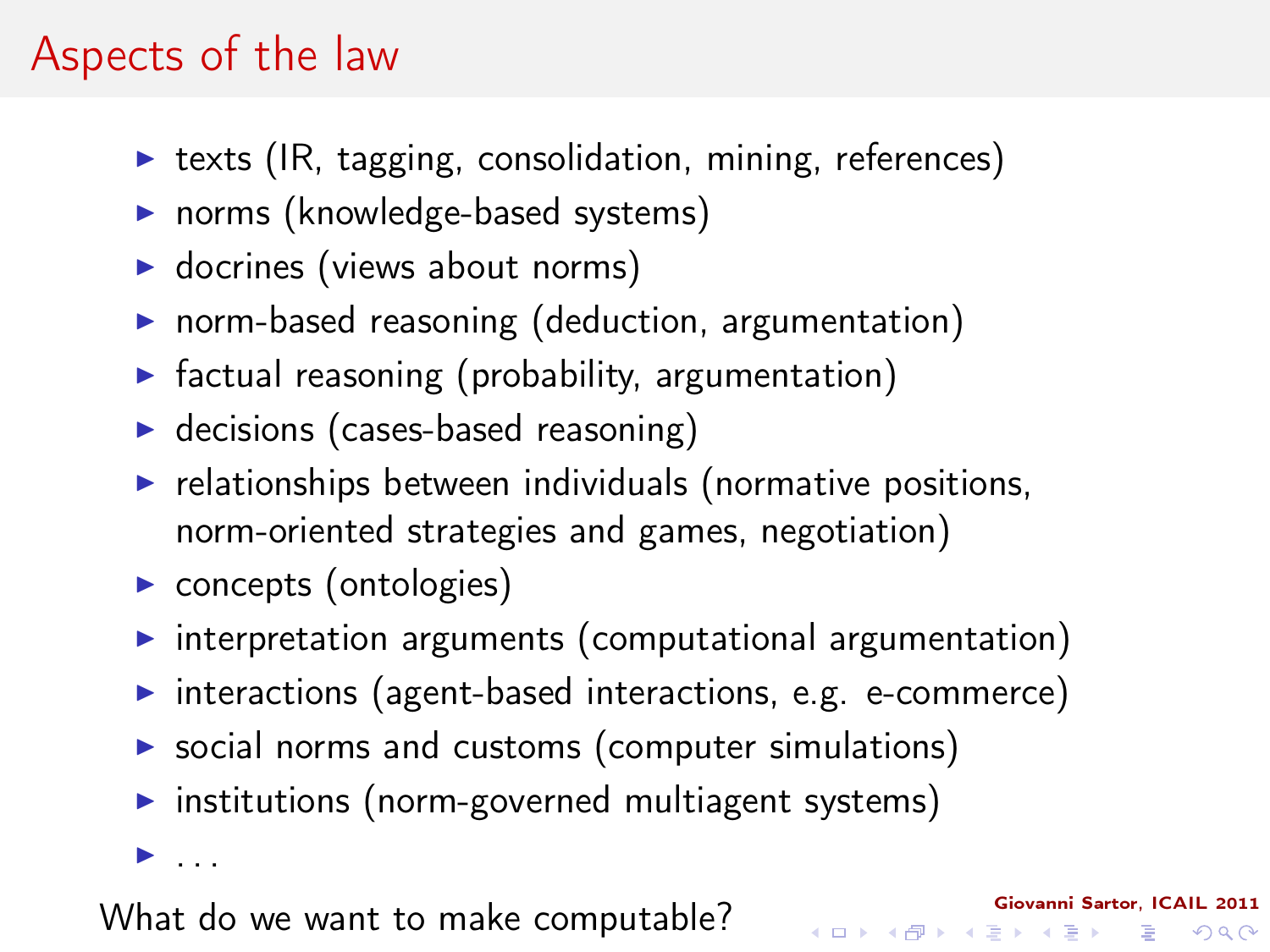#### Law as text: legal information retrieval

Input

- $\blacktriangleright$  Legal sources (statutes, regulations, cases),
- $\blacktriangleright$  relevant documents (e-discovery)

Process

 $\triangleright$  boolean IR, statistical IR, conceptual IR, multilingual retrieval, automatic extraction of semantic information, modifications and consolidation

Giovanni Sartor, ICAIL 2011

**KOD KOD KED KED E YORA** 

**Output** 

 $\blacktriangleright$  selected documents, abstracts

A few references

 $\triangleright$  too many (and I am not an expert)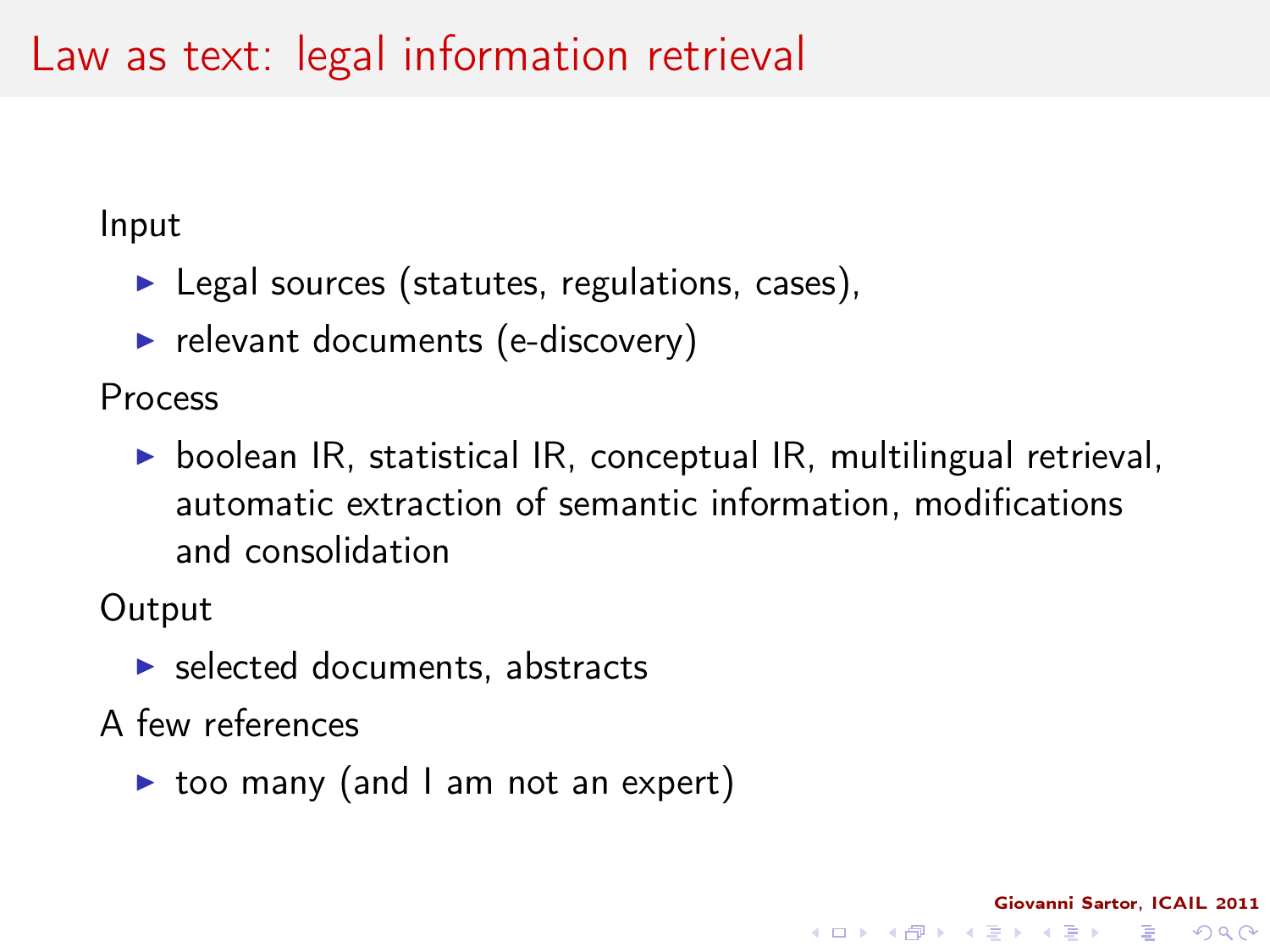Input

- a set of legal premises (a set of rules)  $L$  (law)
- $\blacktriangleright$  a set of facts  $F$

Process

 $\triangleright$  logical deduction (propositional logic  $+$  deontic?)

**Output** 

legal consequences, i.e., any (relevant) proposition  $p$  such that  $L \cup F \vdash p$ 

A few references

 $\blacktriangleright$  Allen (1957), Alchourrón and Bulygin (1971), Yoshino (1978), Allen and Saxon (1991)

Giovanni Sartor, ICAIL 2011

**KORK (FRAGE) KEY EL POLO**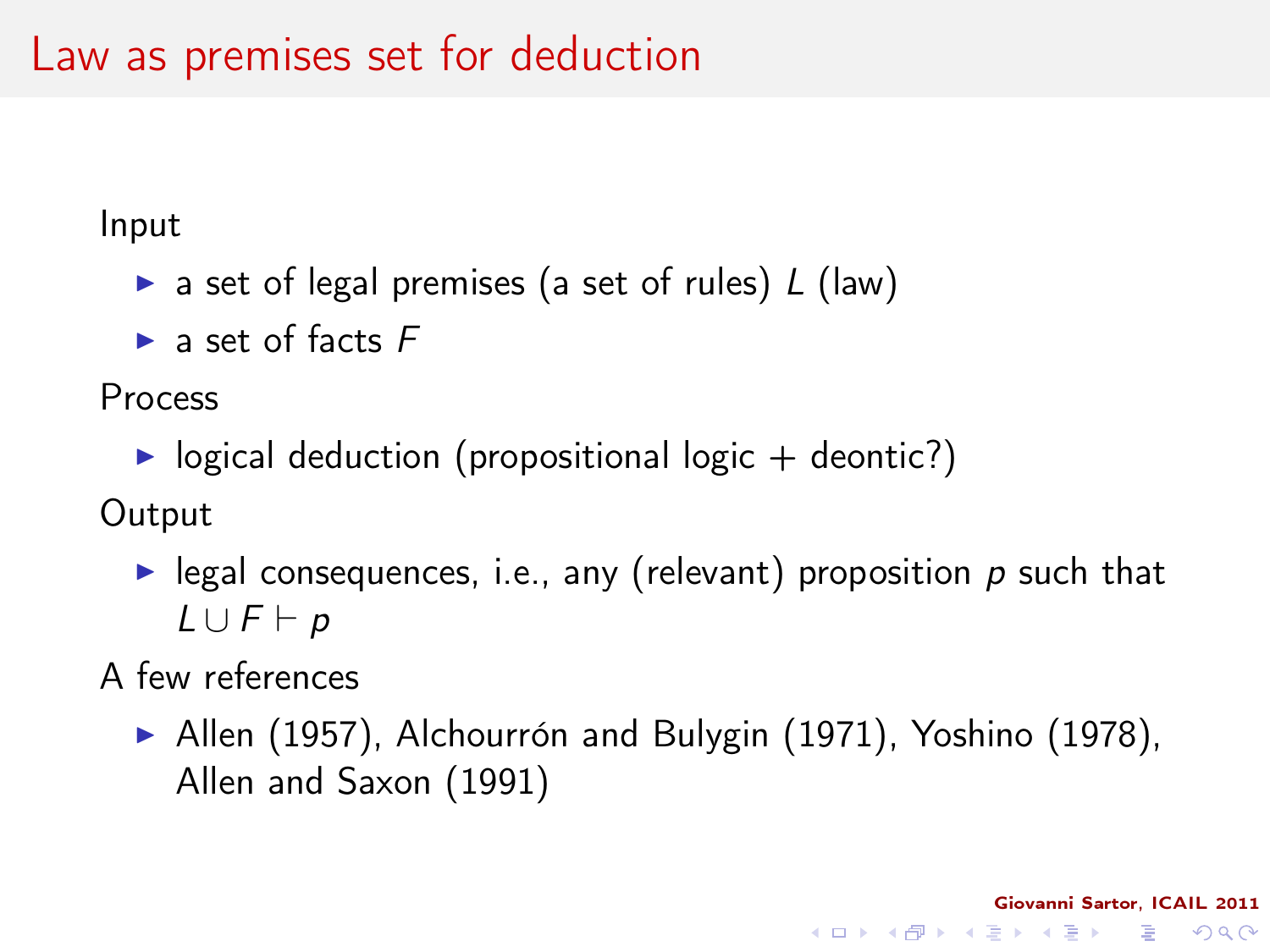#### Example

 ${E_x$ Damaged(y)  $\rightarrow$  OE<sub>x</sub> Compensated(y),  $E_{Tom}$ Damaged(John)}  $\vdash$  $OE<sub>Tom</sub> Compensated(John)$ 

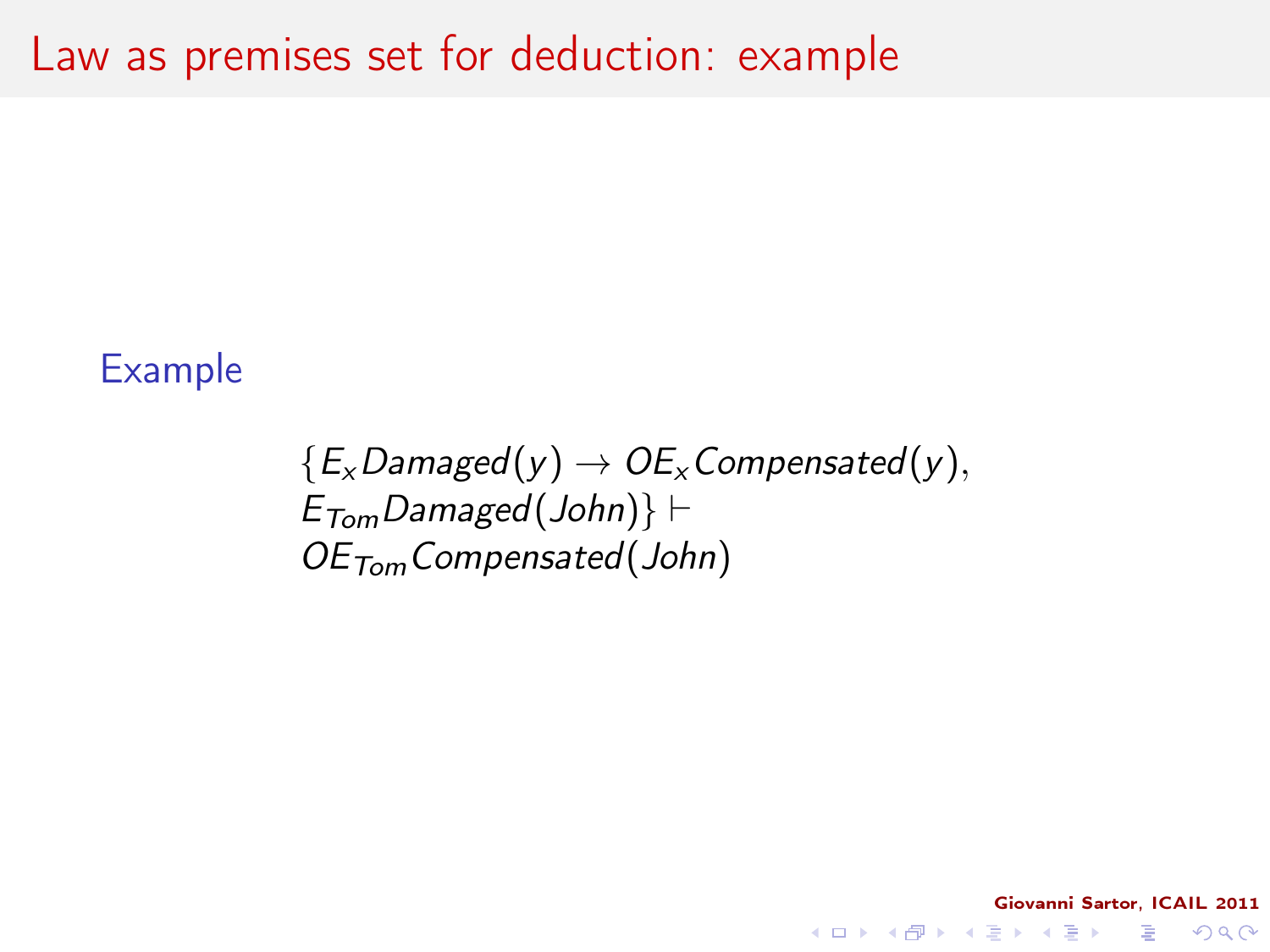#### Input

- $\triangleright$  set of rules L (law)
- $\triangleright$  facts F (in the KB, extracted by or provided by user) Process
- $\triangleright$  apply norm to facts (backward or forward reasoning) **Output** 
	- $\triangleright$  provide an answer A such that  $L \cup F \vdash A$
- A few references
	- ▶ Softlaw, Rulesburst, Oracle's Policy Automation, INDIGO ...

Giovanni Sartor, ICAIL 2011

K ロ > K @ > K 할 > K 할 > → 할 → ⊙ Q Q\*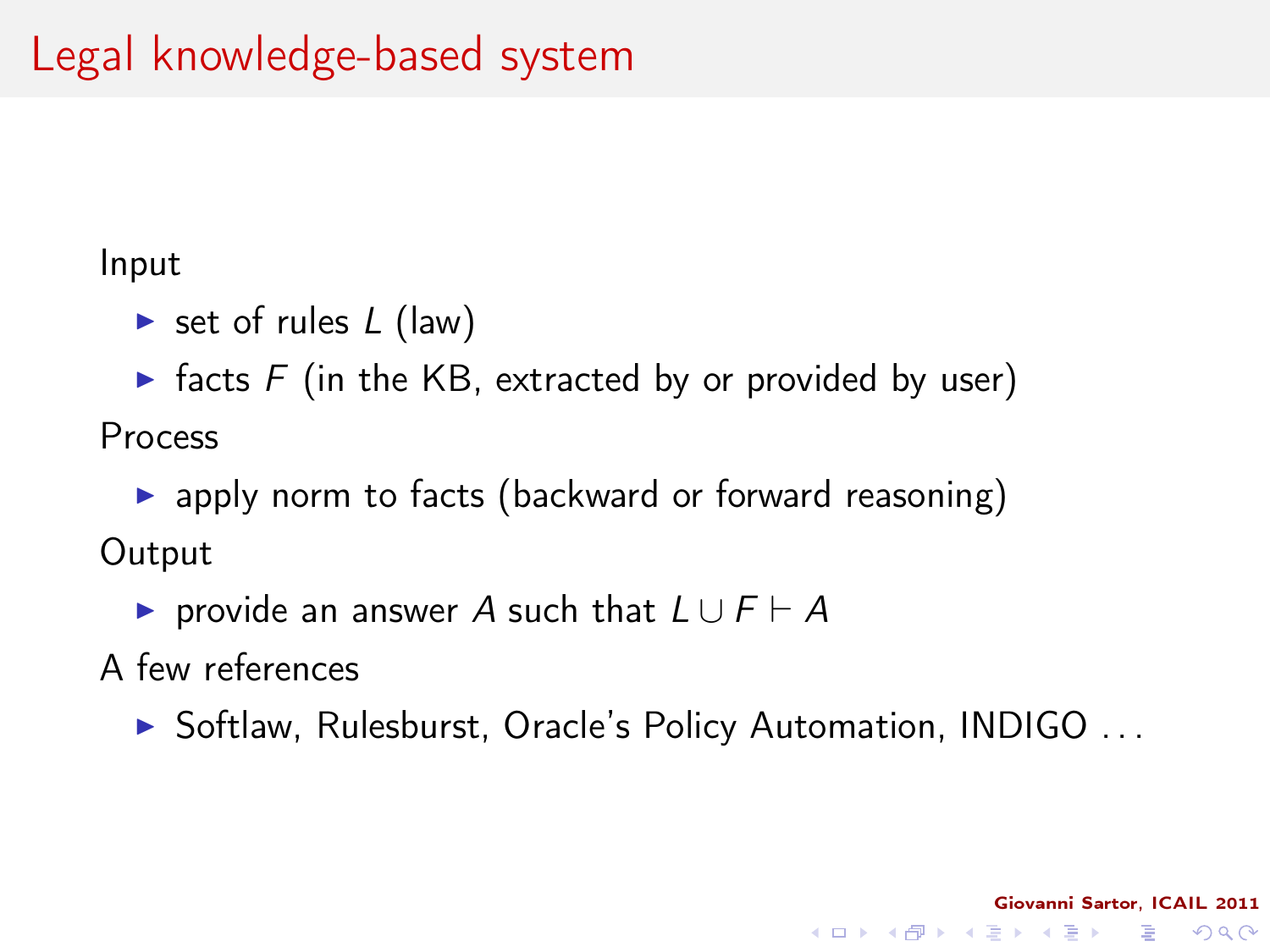#### Example

{If THE PERSON damages THE OTHER Then THE PERSON must compensate THE OTHER Tom damages John $\vdash$ Tom must compensate John

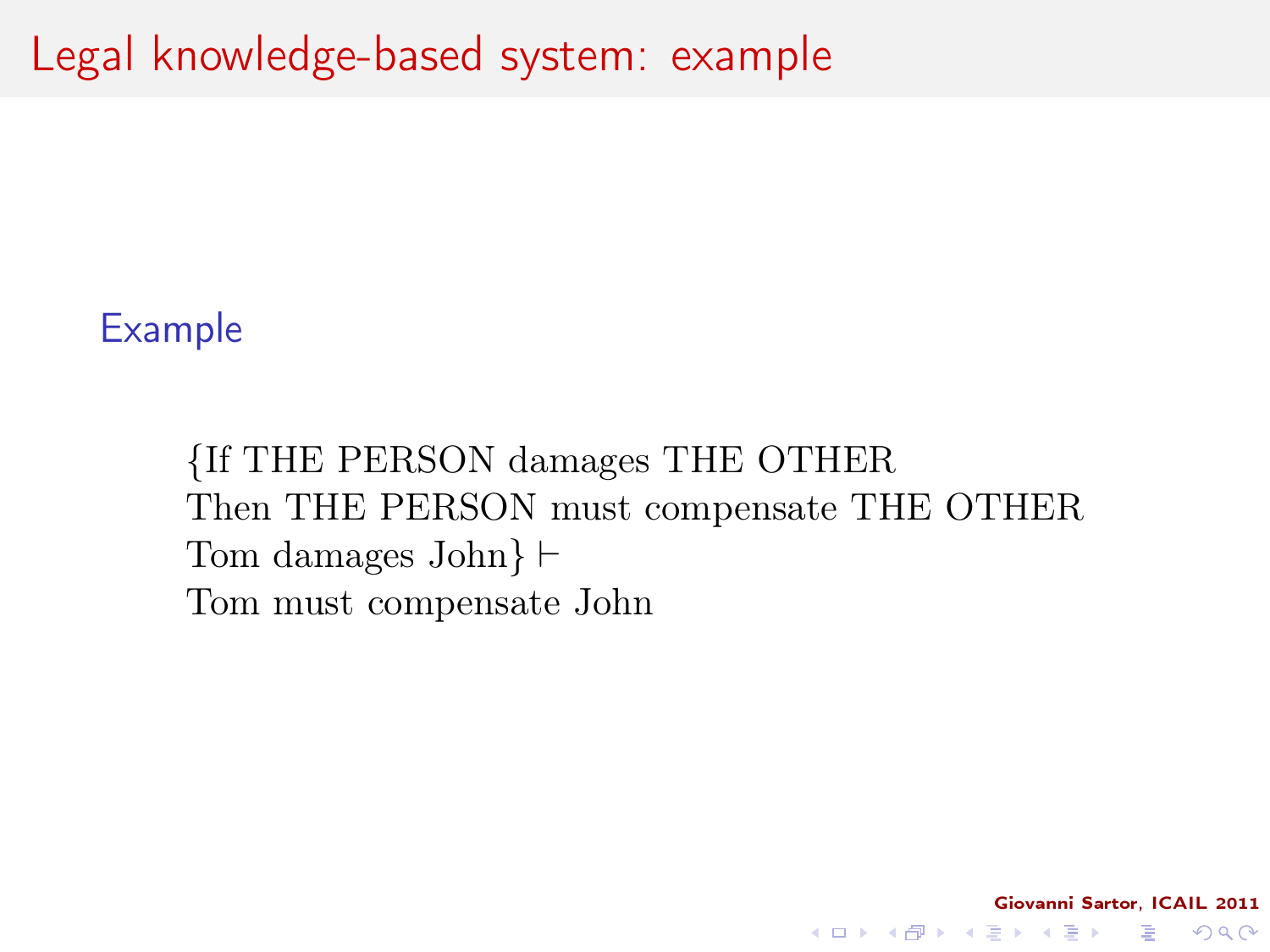Input

• norms  $L$  (law) and facts  $F$  as extended horn clauses Process

Giovanni Sartor, ICAIL 2011

K ロ > K @ > K 할 > K 할 > → 할 → ⊙ Q Q\*

 $\blacktriangleright$  resolution

**Output** 

► answer  $A(L + F \sim A)$ 

A few references:

Sergot et al.  $(1986)$ , McCarty  $(1988a,b)$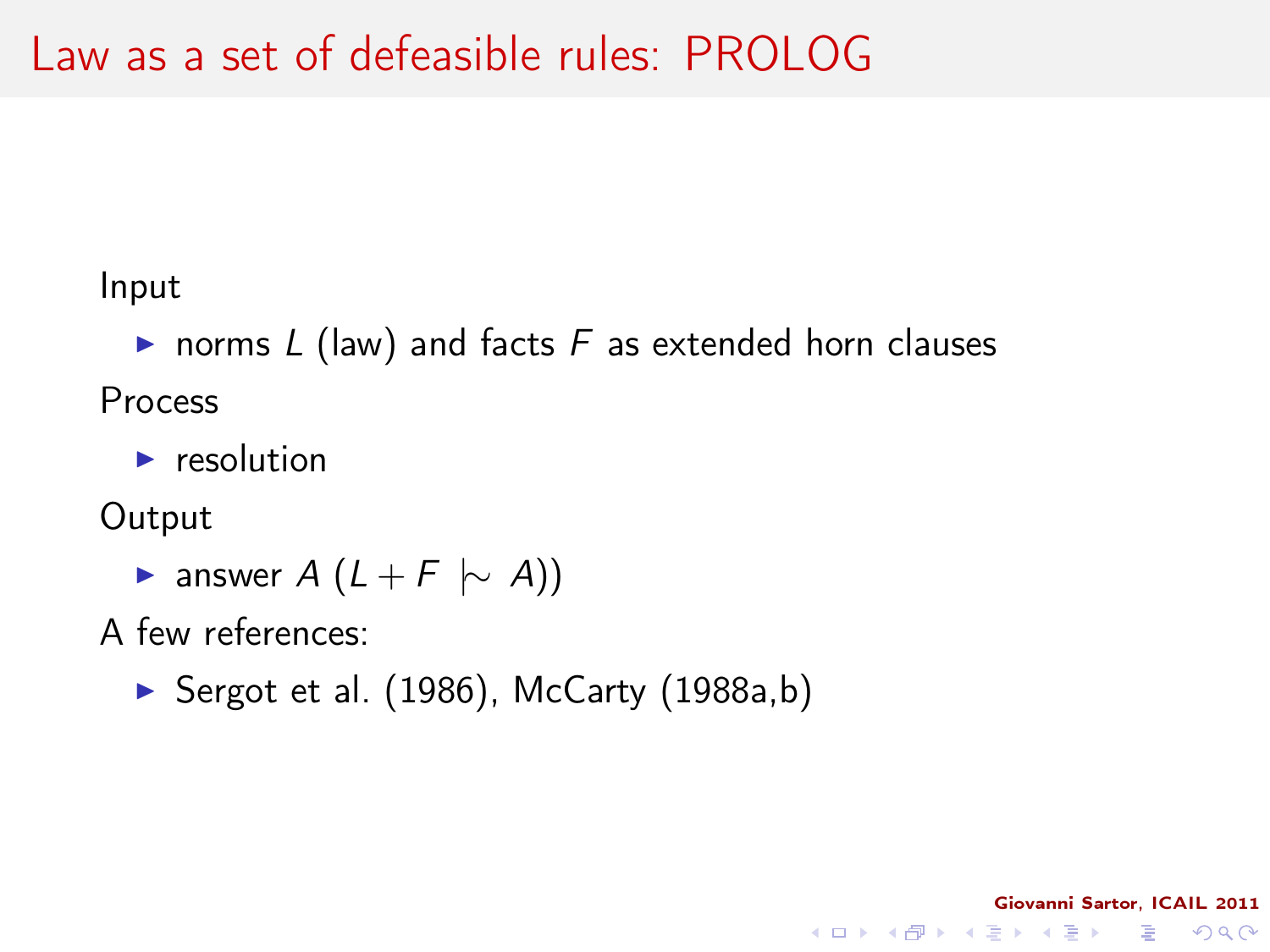#### Example

 ${mustCompensate(X, Y)}$  $\phi \in$  damages(X, Y) $\wedge \sim$  exemption From Liability Toward(X, Y). damages(tom, john).} |∼ mustCompensate(tom, john)

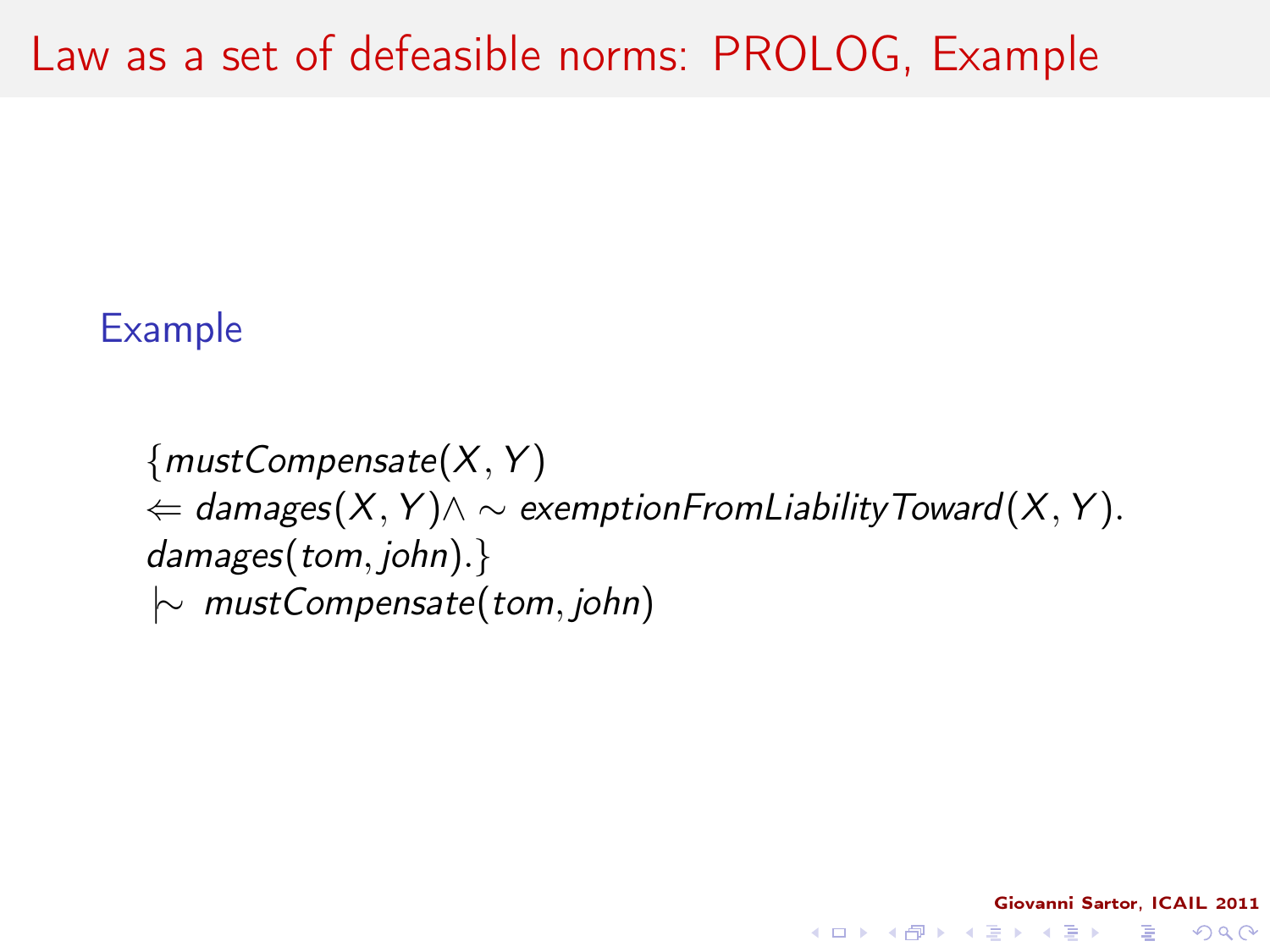## Law a rule-based argumentation framework I

Input

- $\triangleright$  an argumentation framework (rules, assumptions, preferences, contradictions, alternative interpretations, exclusions, values) L
- $\blacktriangleright$  facts  $F$

Process

- $\triangleright$  construct arguments using L and F (dialogues)
- $\triangleright$  assess status (defensible-credulous and justified.skeptical)

**Output** 

- $\blacktriangleright$  justified, defensible, or overrruled arguments
- $\blacktriangleright$  justified-skeptical conclusions  $p$   $(L \cup F \stackrel{\mathsf{sk}}{\sim} p)$  and defensible-credulous conclusions  $(L \cup F \stackrel{cr}{\sim} p)$

A few references

Giovanni Sartor, ICAIL 2011 Prakken and Sartor (1996). Gordon (1995), Hage (1997), Dung and Thang (2008). . .

**KORK (FRAGE) KERK EL POLO**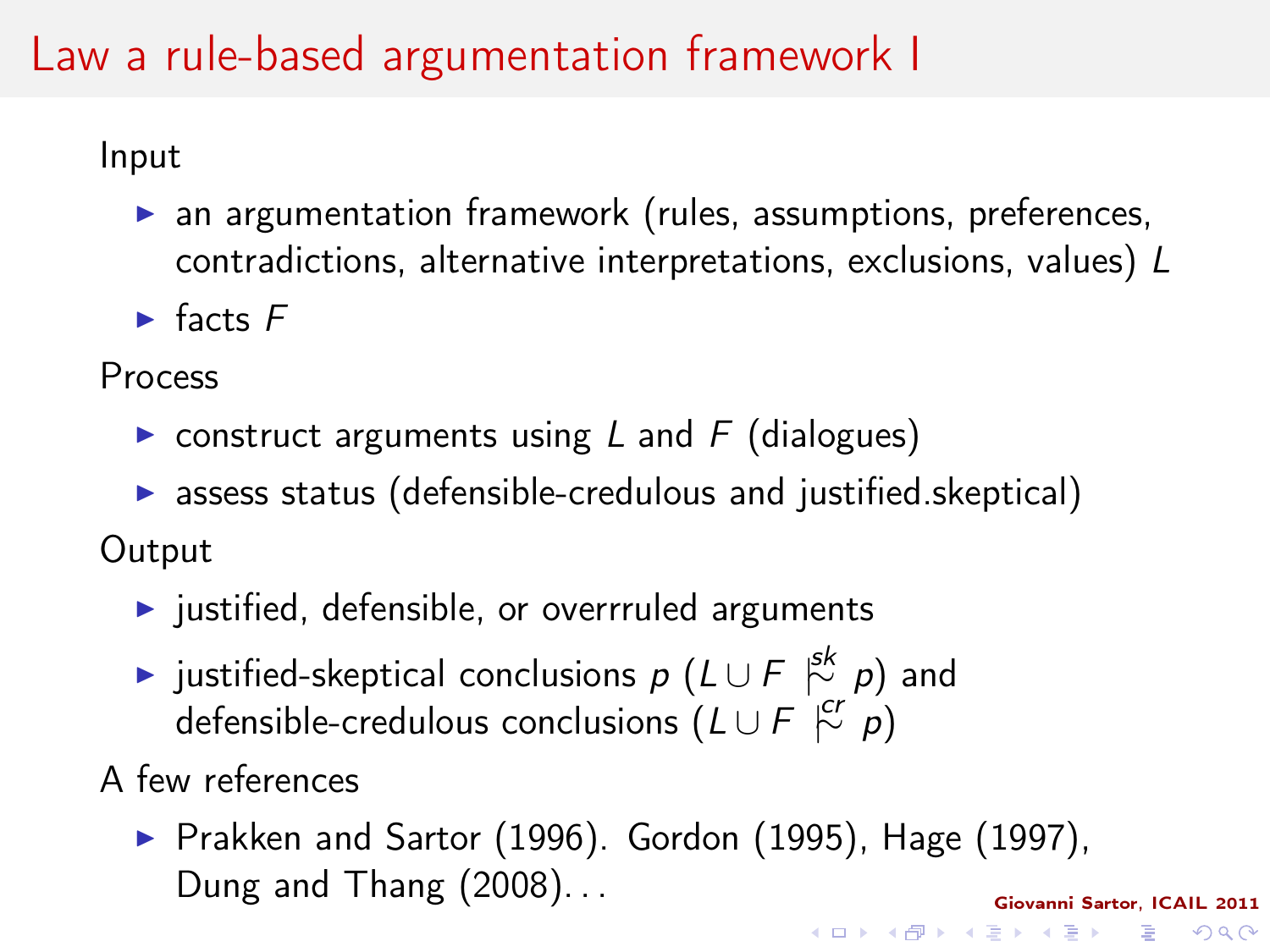#### Example

 ${r_1 : d}$  damages(X, Y)  $\wedge$  negligent(X, Y)  $\Rightarrow$  mustCompensate(X, Y)

Giovanni Sartor, ICAIL 2011

**KOD KOD KED KED E YORA** 

- $r_2$ : medicalCase(X, Y)  $\wedge$  damages(X, Y)  $\Rightarrow$  negligent(X, Y)
- $r_3$ : difficultCase $(X, Y) \Rightarrow \neg r_2$
- $f_1$ : damages(tom, john);  $f_2$ : difficultCase(tom, john)}  $\stackrel{\rm sk}{\sim}$  mustCompensate(tom, john)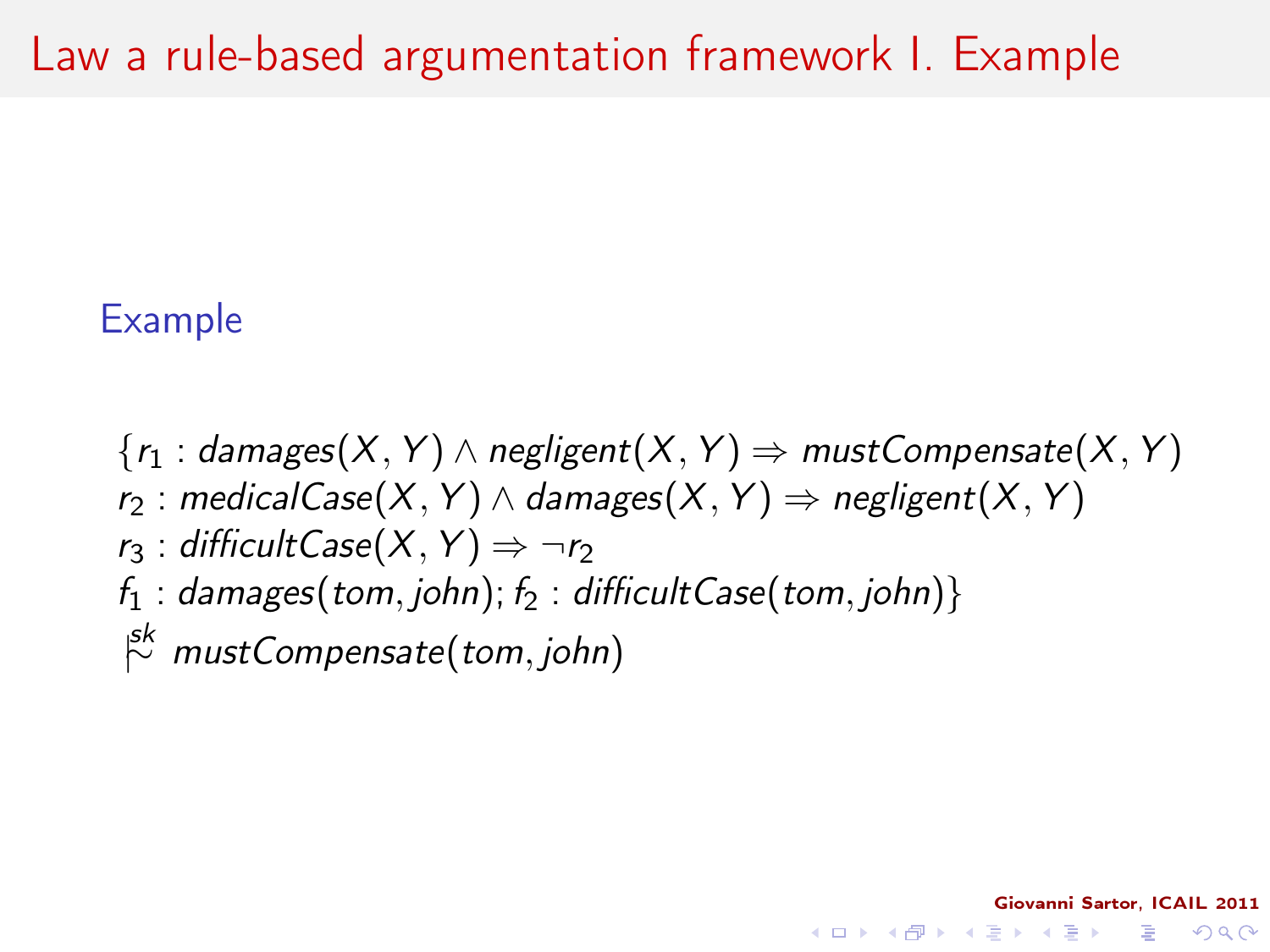The law is a set of conflicting/prioritised premises allowing for alternative incompatible conclusions according to defeasible inference. Modelling indeterminacy?

Example

 ${r_1 : d$ amages $(X, Y) \wedge$  negligent $(X, Y) \Rightarrow$  mustCompensate $(X, Y)$ r<sub>2</sub> : medicalCase(X, Y)  $\land$  damages(X, Y)  $\Rightarrow$  negligent(X, Y)  $r_3$ : difficultCase $(X, Y) \Rightarrow \neg r_2$  $r_4$ : difficultCase(X, Y)  $\Leftrightarrow$  beyondStateOfArt(X, Y)  $r_5$ : difficultCase(X, Y)  $\Leftrightarrow$  requiringSpecialCompentence(X, Y)  $f_1$ : damages(tom, john);  $f_2$ : requiringSpecialCompentence(tom, john)}  $|\overset{\circ}{\cal X}}$  mustCompensate(tom, john);  $\overset{\circ}{\cal C'}$  mustCompensate(tom, john)  $\vert \overset{cr}{\sim} \textit{ difficultCase}(\textit{tom}, \textit{john})$ ;  $\vert \overset{cr}{\sim} \neg \textit{difficultCase}(\textit{tom}, \textit{john})$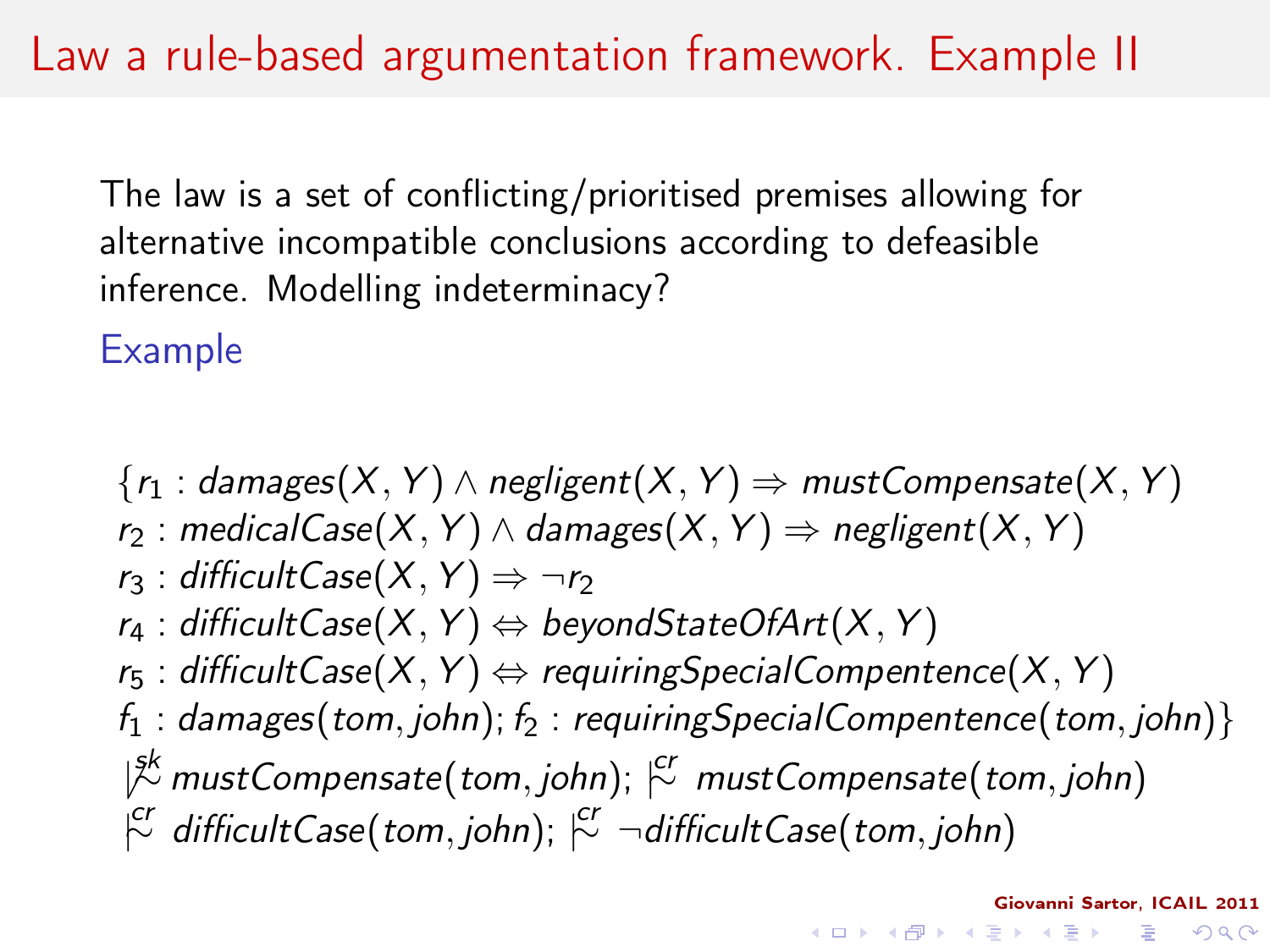#### Law a a set of arguments

Input

- $\triangleright$  Set of constructed arguments, connected by various relationship (Law)
- $\triangleright$  Argument schemes, critical questions

Process

- $\triangleright$  classify arguments and their relationships
- $\triangleright$  construct argument graph
- $\blacktriangleright$  assess arguments
- A few references
	- $\triangleright$  Walton (2005), Walton et al. (2008), Gordon et al. (2007), Gordon and Walton (2009)

Giovanni Sartor, ICAIL 2011

KEL KARIK KEL KEL KARIK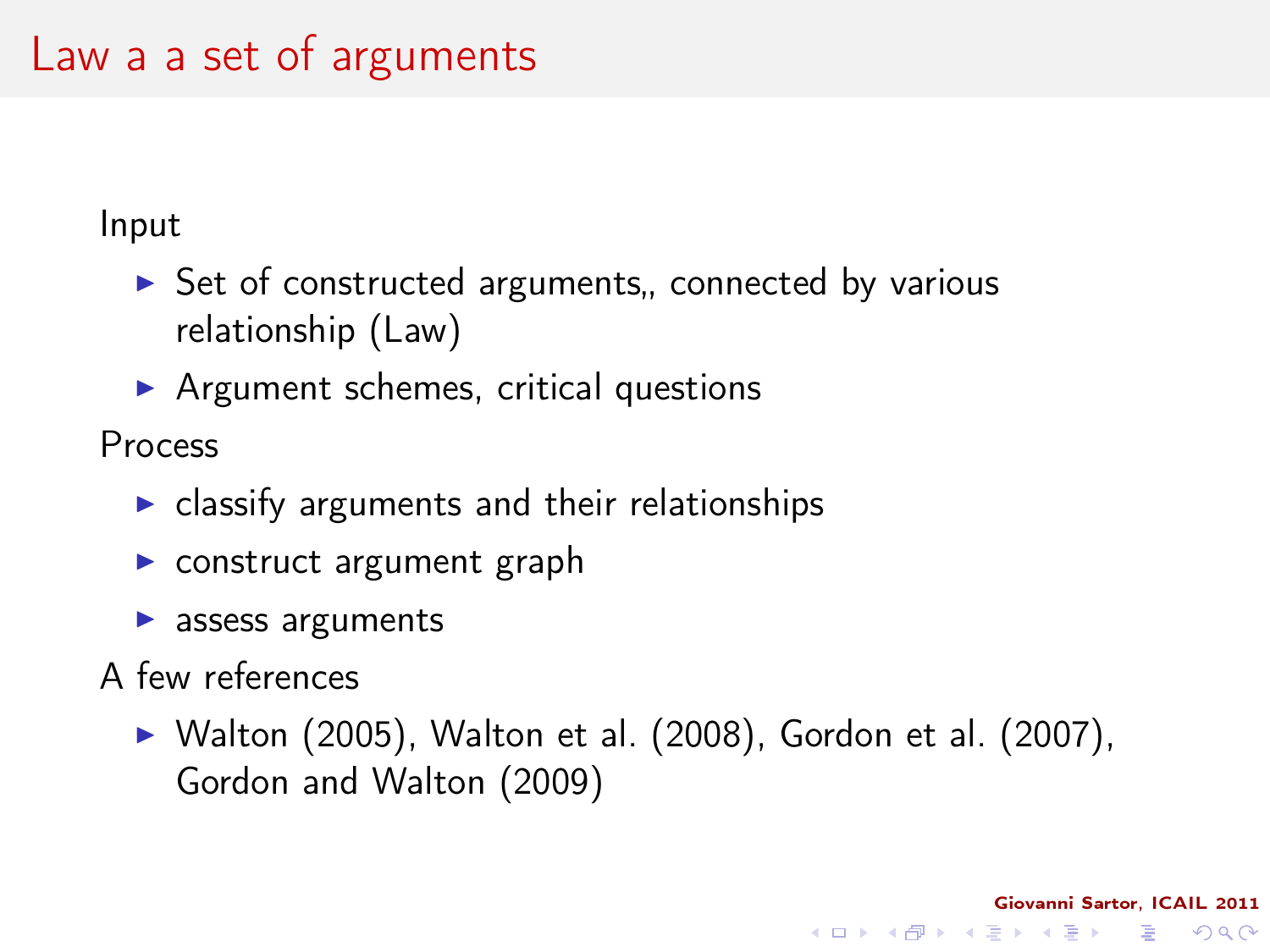#### Law an a set of arguments



#### Giovanni Sartor, ICAIL 2011 B

 $2Q$ 

 $4$  ロ )  $4$  何 )  $4$  ヨ )  $4$  (ヨ )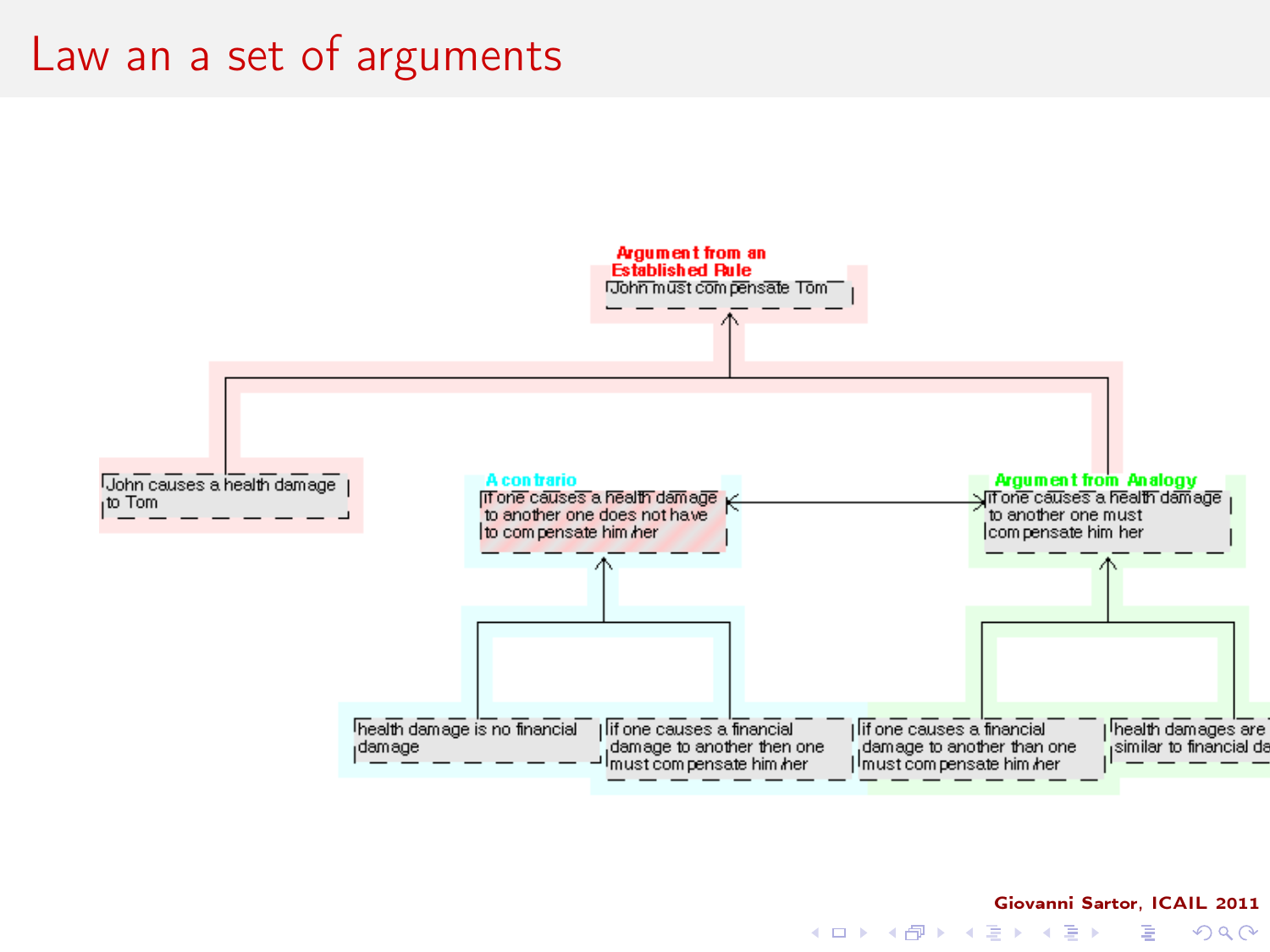#### Law as dialogue

Input

- $\blacktriangleright$  substantive rules and cases
- $\blacktriangleright$  the protocol (procedural law)
- $\triangleright$  agents (with their strategies)

Process

- $\blacktriangleright$  agents develop arguments
- $\triangleright$  state of the dialogue is asessed

Outcome

- $\blacktriangleright$  winning arguments
- $\blacktriangleright$  decision
- A few references
	- Gordon (1995), Walton and Krabbe (1995), Lodder (1999), Verheij (2003), Prakken (2001), Prakken (2010), Riveret et al. (2007),Giovanni Sartor, ICAIL 2011 K ロ ▶ K @ ▶ K 할 X X 할 X → 할 X → 9 Q Q →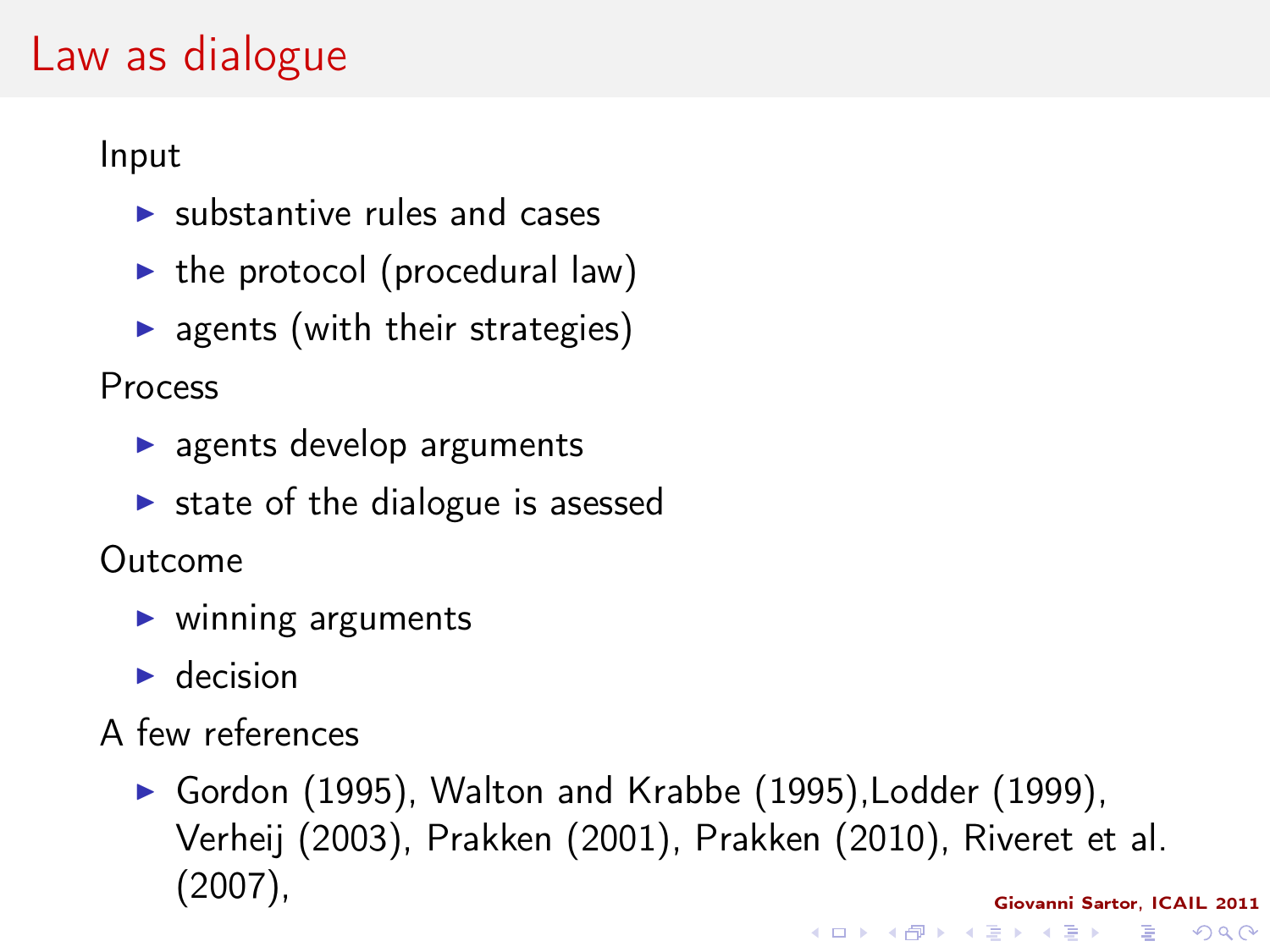#### Input

 $\blacktriangleright$  legal notions, relevant common-sense notions

Process

- $\blacktriangleright$  define concepts
- $\blacktriangleright$  define relationship

**Output** 

 $\triangleright$  set of concepts and relationships (ontologies)

A few references

 $\triangleright$  Breuker et al. (1997), Gangemi et al. (2005), Sartor et al. (2011)

Giovanni Sartor, ICAIL 2011

K ロ ▶ K @ ▶ K 할 X X 할 X → 할 X → 9 Q Q →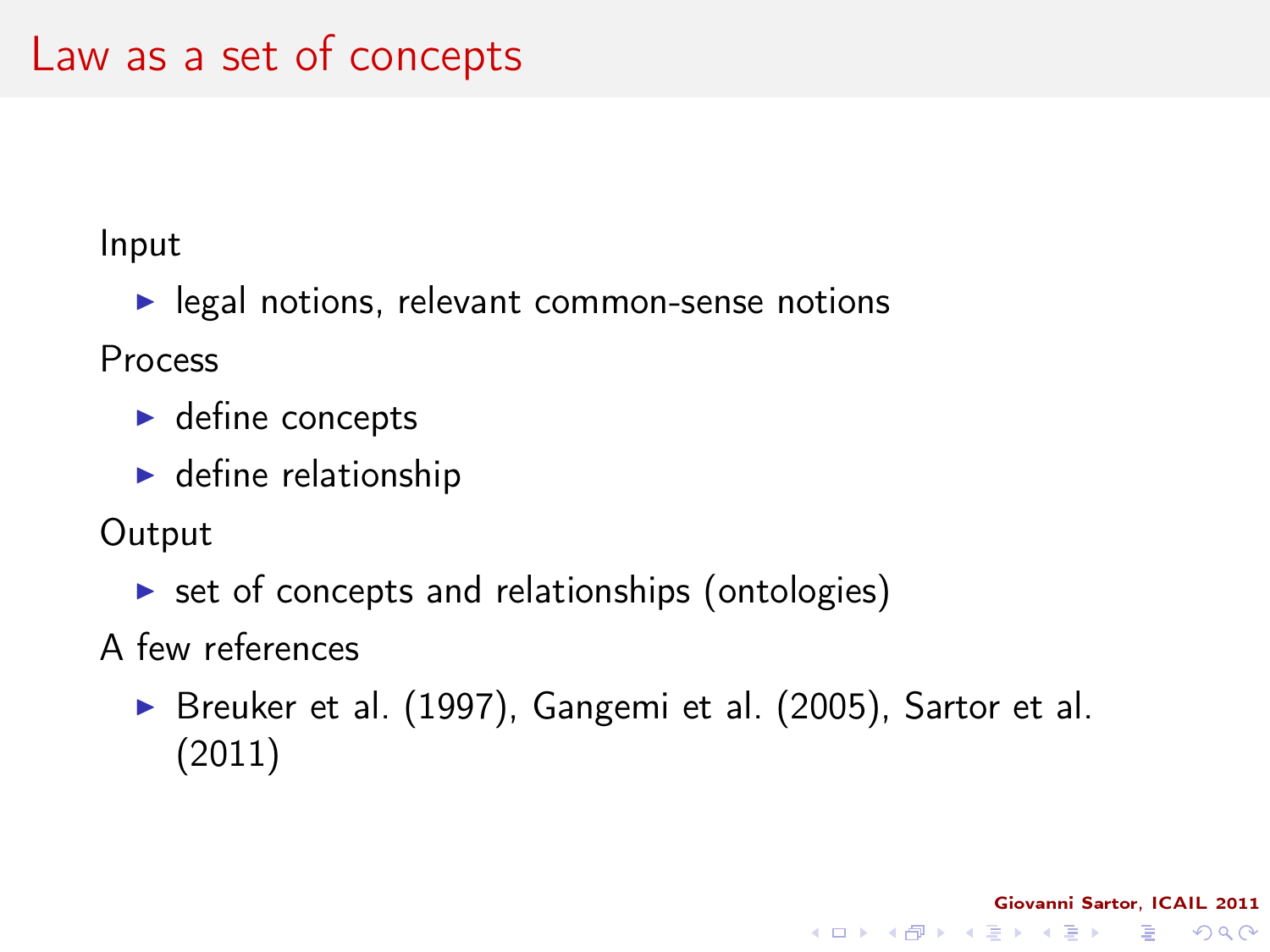#### Law as a case-based argumentation framework

Input

- $\triangleright$  cases (e.g. factors+decisions; facts + rationes +decision) (Law)
- $\triangleright$  argument moves (e.g cite cases, suggest hypotheticals)

Process

 $\blacktriangleright$  apply moves to cases to answer query

**Output** 

- $\blacktriangleright$  argument graph
- $\blacktriangleright$  selected argument
- <span id="page-21-0"></span>A few references
	- $\blacktriangleright$  Ashley and Rissland (1988), Ashley (1990), Branting (1994), Horty (1999)Prakken and Sartor (1998)

Giovanni Sartor, ICAIL 2011

**KORK (FRAGE) KERK EL POLO**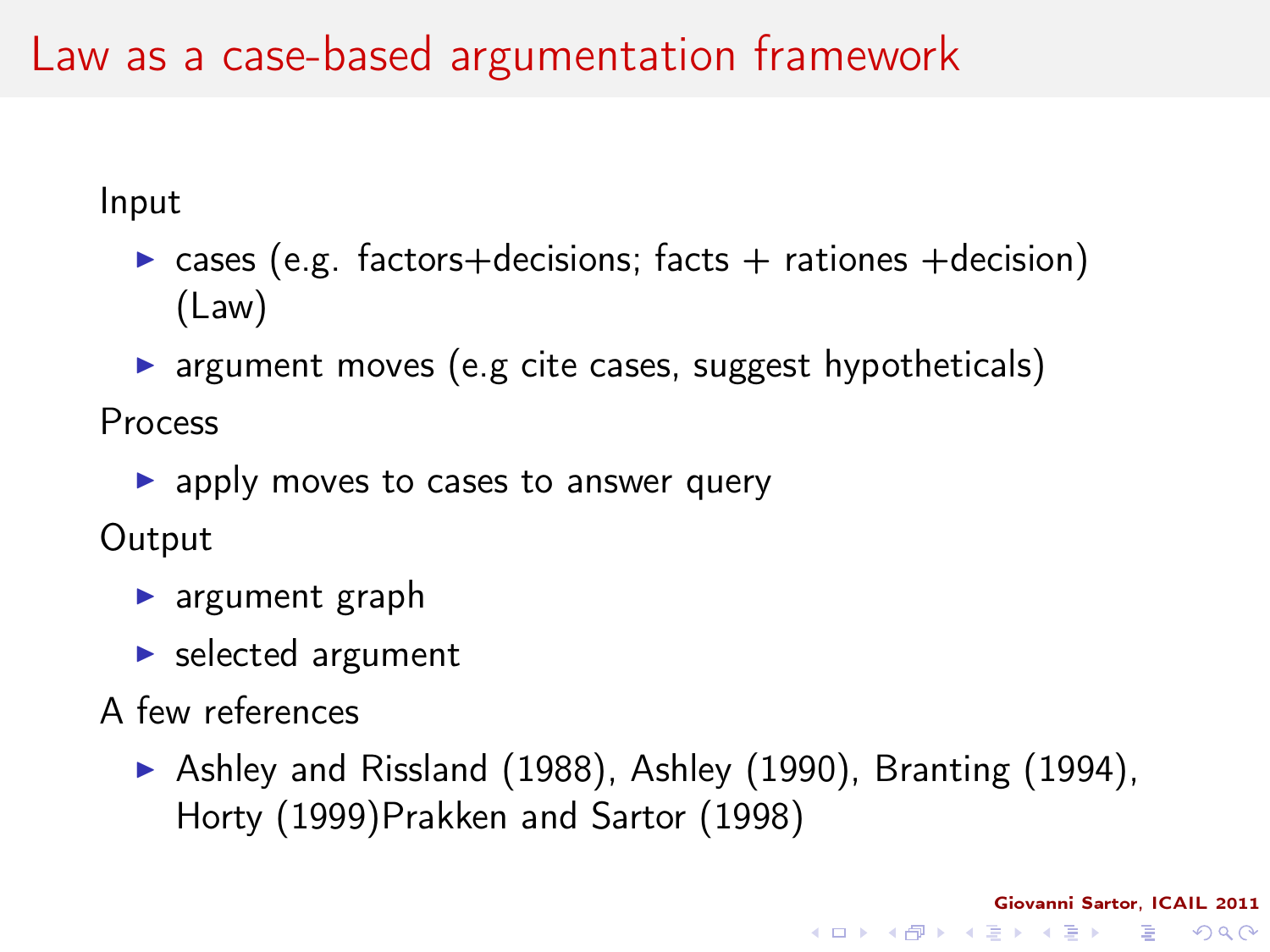### Theory construction

Input

- rule or case-base  $T_0$
- $\triangleright$  set of theory constructors C

Process

- **Examply theory constructors to C to**  $T_0$ **, and generate**  $T_i$  **(using** analogies, deformation, rules-out-of-factors, specialisation, generalisation)
- $\blacktriangleright$  iterate process

Outcome

- outcome theories  $T_1, \ldots, T_n$ , etc.
- $\triangleright$  comparison of outcome theories (e.g., according to coherence), to establish which ones are to be preferred, so that its conclusions may be justified or at least defensible

A few references

Giovanni Sartor, ICAIL 2011 (2001), Bench-Capon and Sartor (2003[\)](#page-21-0)▶ McCarty (1982), McCarty (1995), Bench-Capon and Sartor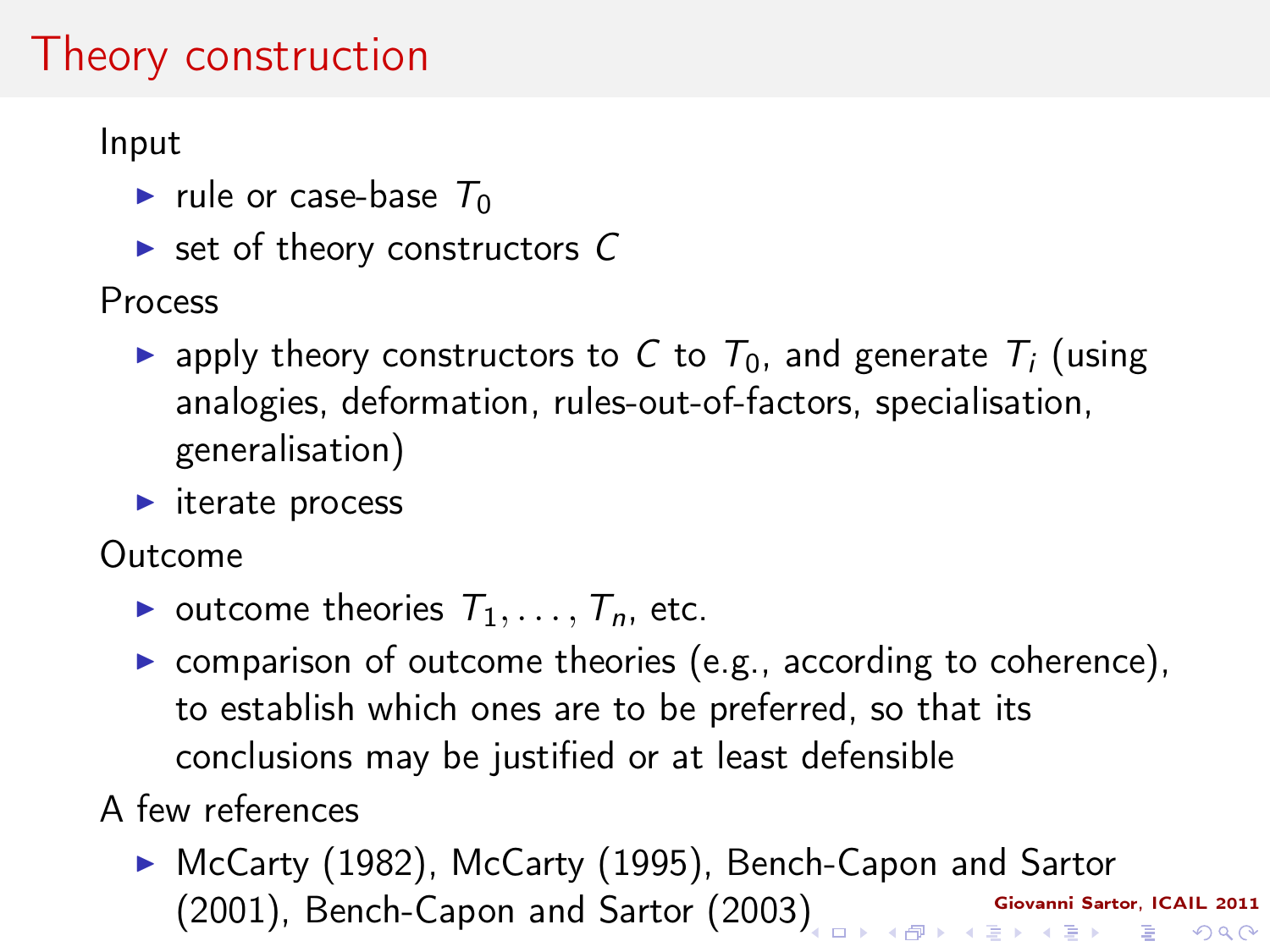#### Theory construction



 $299$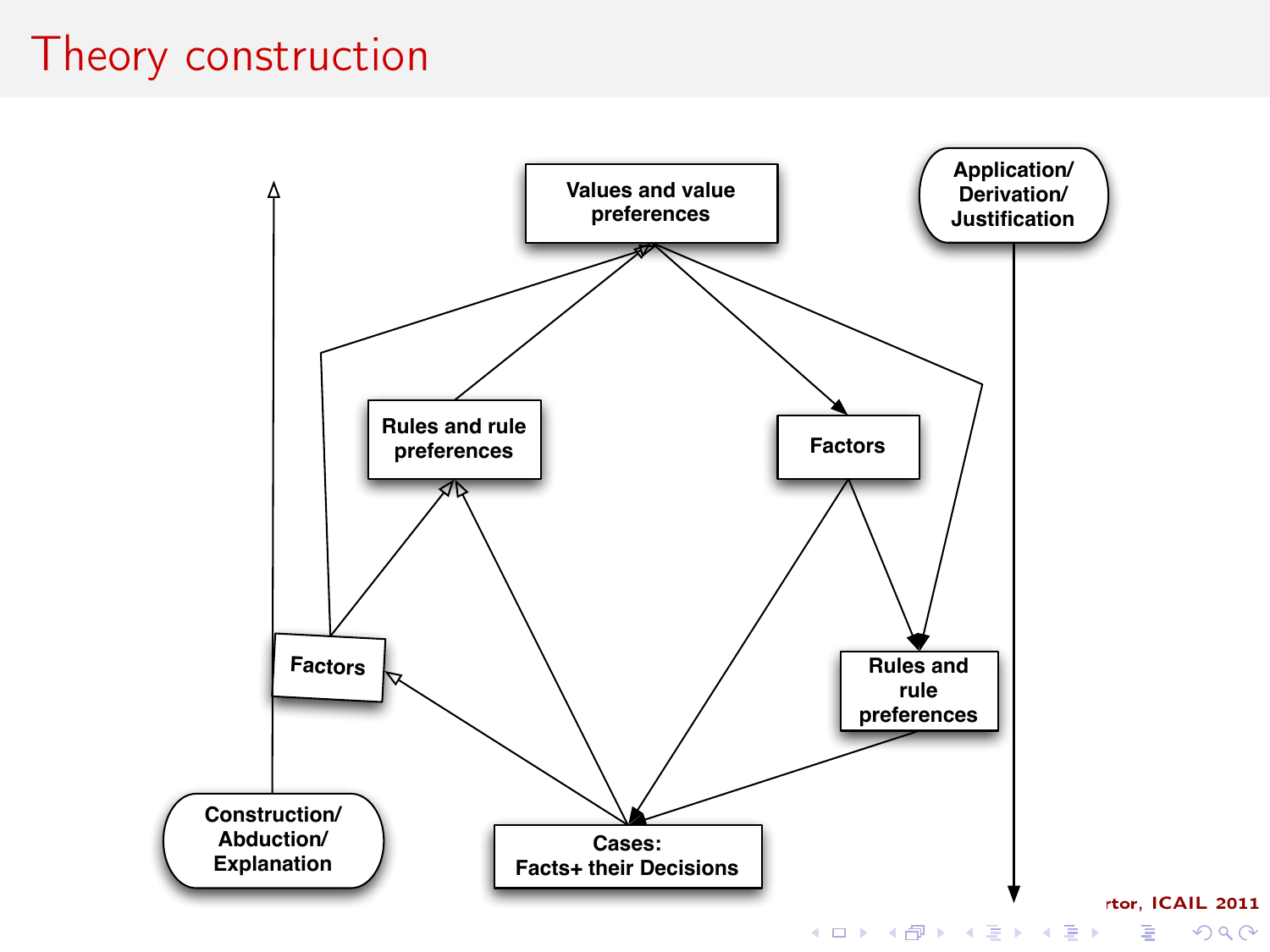# Metalevel argumentation frameworks

Input

- $\triangleright$  a base B of reified norms or cases (Law)
- $\triangleright$  a set of inference schemes S (modelled as defeasible rules, including norm-application, analogies, a-contrario, evidence rules, etc.) (Law) LRbr :  $[\phi \rightarrow \psi] \in L \wedge apply(\phi \rightarrow \psi]) \wedge satisfied_I(\phi) \Rightarrow \psi_I$  $AL : [\phi_1 \to \psi] \in L \wedge$  similar $([\phi_1, \phi_2,]) \wedge$  satisfied<sub>L</sub> $(\phi_2) \Rightarrow \psi_L$

Process

- $\triangleright$  construct arguments by applying schemes S to B
- $\blacktriangleright$  assess constructed arguments

Outcome

- $\blacktriangleright$  Justified and defensible arguments/conclusions (high indeterminacy)
- A few references:
	- ▶ Prakken (2005), Verheij (2008), Bench-Capon and Prakken (2010)Giovanni Sartor, ICAIL 2011 K ロ ▶ K @ ▶ K 할 X X 할 X → 할 X → 9 Q Q →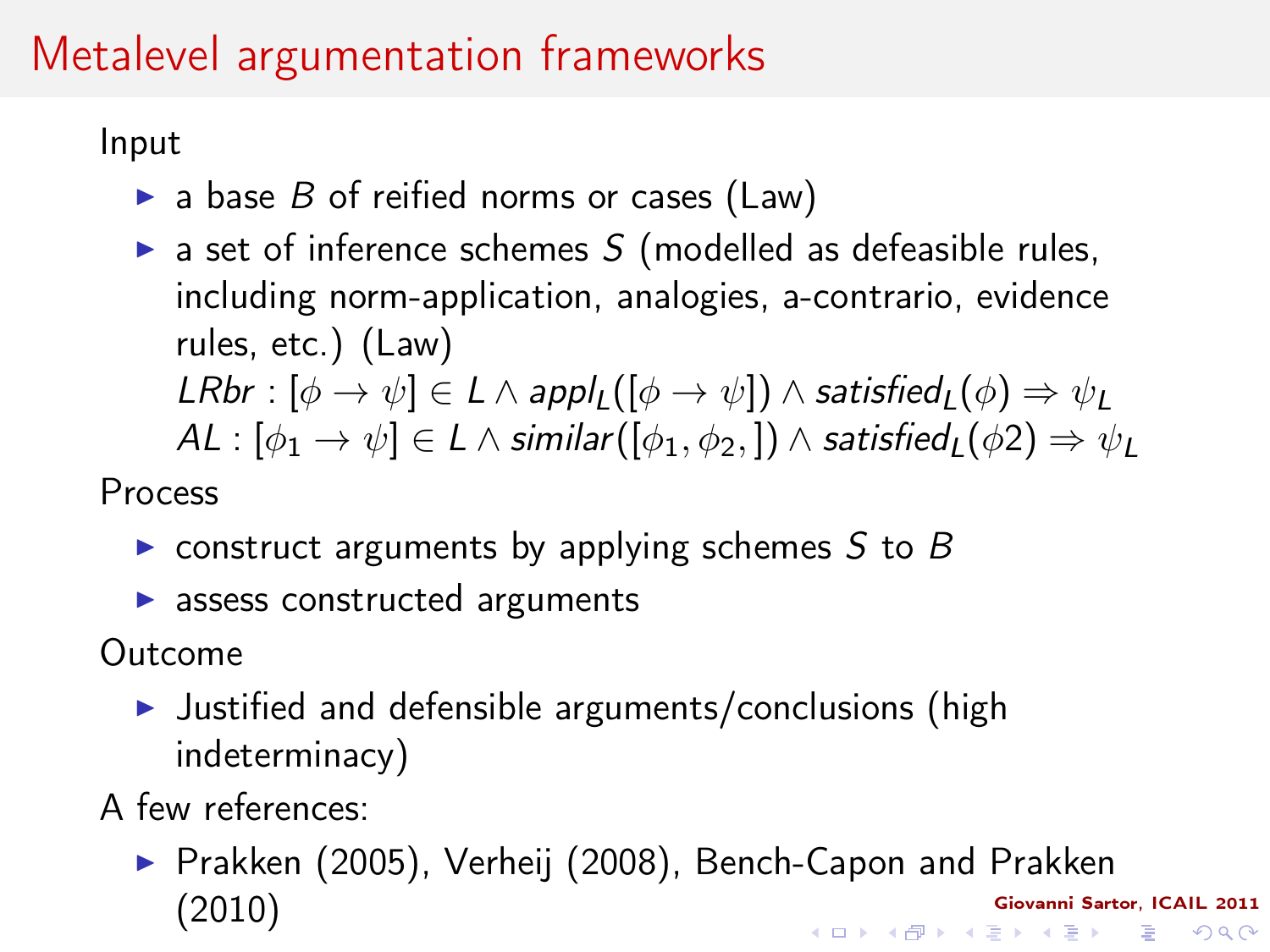#### Law as including multiple kinds of rules

Input

- $\blacktriangleright$  Basic kinds
	- ► deontic/permissive:  $E_x$ Damaged $(y) \stackrel{n}{\Rightarrow} OE_x$ Compensated $(y)$
	- ► constitutive:  $E_x$ Injured $(y) \stackrel{n}{\Rightarrow} E_x$ Damaged $(y)$
	- ► legality-rules: *legislator*(x)  $\land$  E<sub>x</sub> Issued( $\phi$ )  $\stackrel{n}{\Rightarrow}$  ( $\phi \in L$ )
	- $\blacktriangleright$  factors (reasons)
	- $\triangleright$  goals and values
- $\blacktriangleright$  Complex kinds
	- $\triangleright$  obligative positions:  $E_x$  Damaged(y)  $\stackrel{n}{\Rightarrow}$  OblRight<sub>y</sub>  $E_x$  Compensated(y)
	- **►** power positions:  $\stackrel{n}{\Rightarrow}$  Power<sub>Parl</sub>( $\phi \in L$ , Issued( $\phi$ ))
	- $\blacktriangleright$  rights and compentences

Outcome (as above) A few references

Sartor (2010), Sartor (2006), Hage (2011b)Hage (2011a) ► McCarty (1986), Allen and Saxon (1991), Jones and Sergot (1996), Bench-Capon and Prakken (2009), Horty (2001), ,

 $4$  (D )  $4$   $6$  )  $4$   $\pm$  )  $4$   $\pm$  )  $4$   $\pm$  )

- a

 $2Q$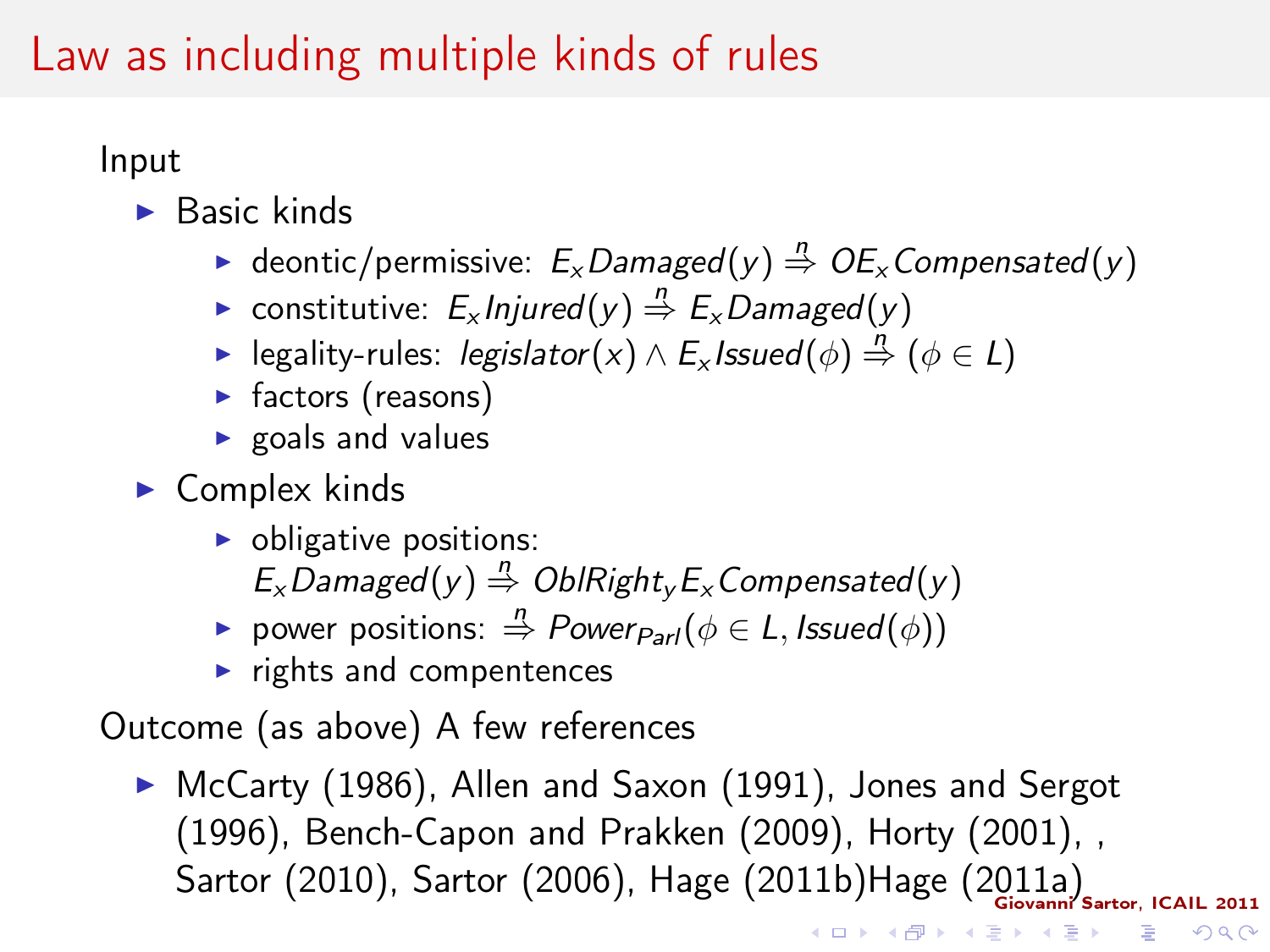#### Law as an attitude: Neural networks

Input

- $\blacktriangleright$  Nodes, their connections, initial weights
- $\blacktriangleright$  traning set

Process

 $\blacktriangleright$  train network

**Output** 

 $\triangleright$  trained network, able to process cases

A few references

▶ Bench-Capon (1993), Bochereau et al. (1999), Zeleznikow and Stranieri (1995). But neural networks have been used also for other purposes, e.g., measuring coherence.

Giovanni Sartor, ICAIL 2011

KEL KARIK KEL KEL KARIK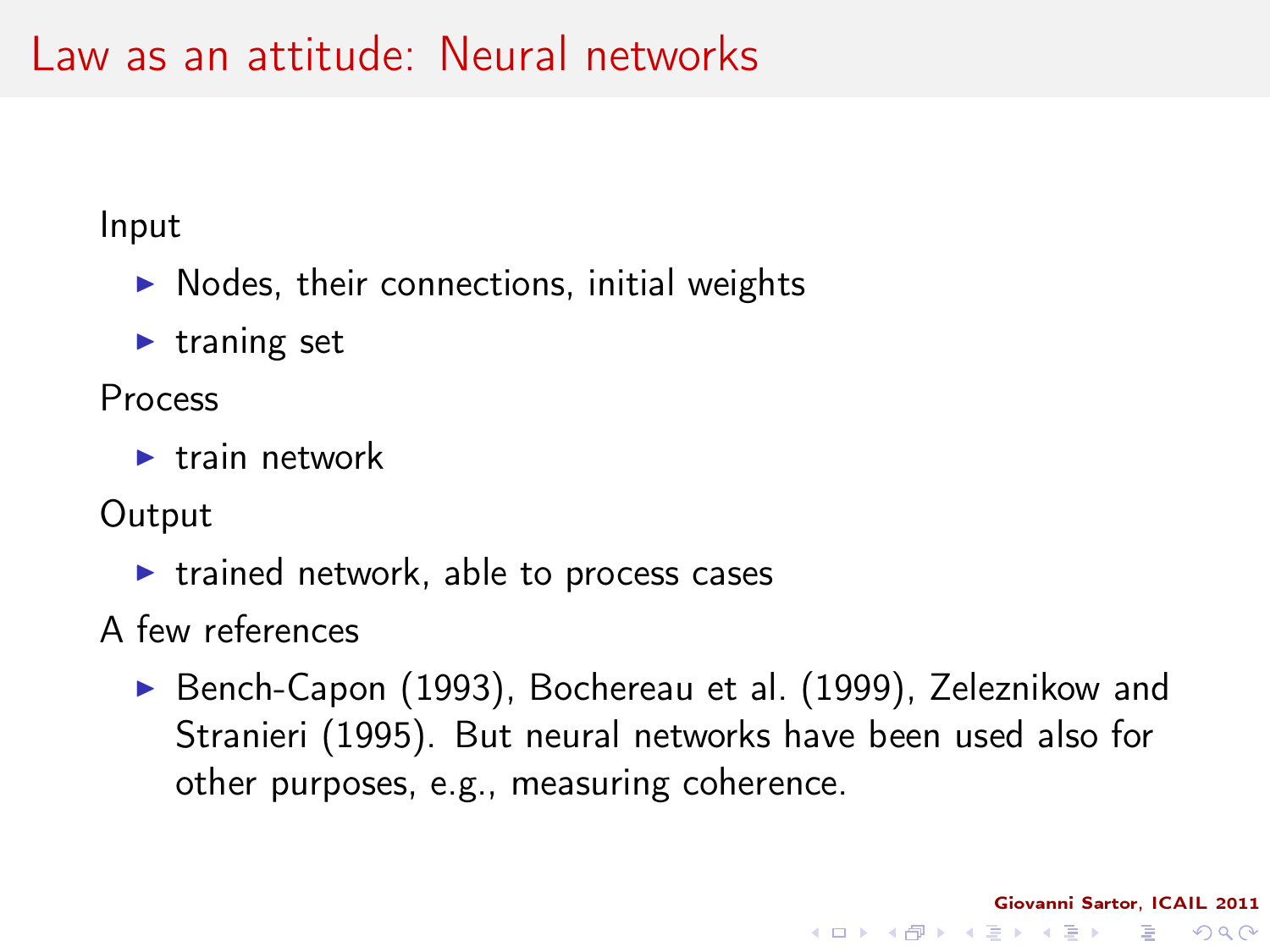#### Law as a dynamical system: Kelsen's idea

Input

- A fundamental norm, e.g.  $n_0 \in L$ , where  $N_0$  is a competence norm, e.g.:  $n_0 = E_{Leg}$  Issued $(\phi) \stackrel{n}{\Rightarrow} (\phi \in L)$
- $\triangleright$  Social facts (sources of the law) F

Process

 $\triangleright$  derive further rules belonging to L

Outcome

 $\blacktriangleright$  {n : L ∪ F  $\sim$  n ∈ L}

A few references

▶ Yoshino (1995), Governatori et al. (2006), Governatori et al. (2007), Sartor (2008)

Giovanni Sartor, ICAIL 2011

**KORK (FRAGE) KEY EL POLO** 

NB: temporal aspects are needed, constructive definition (fixed point)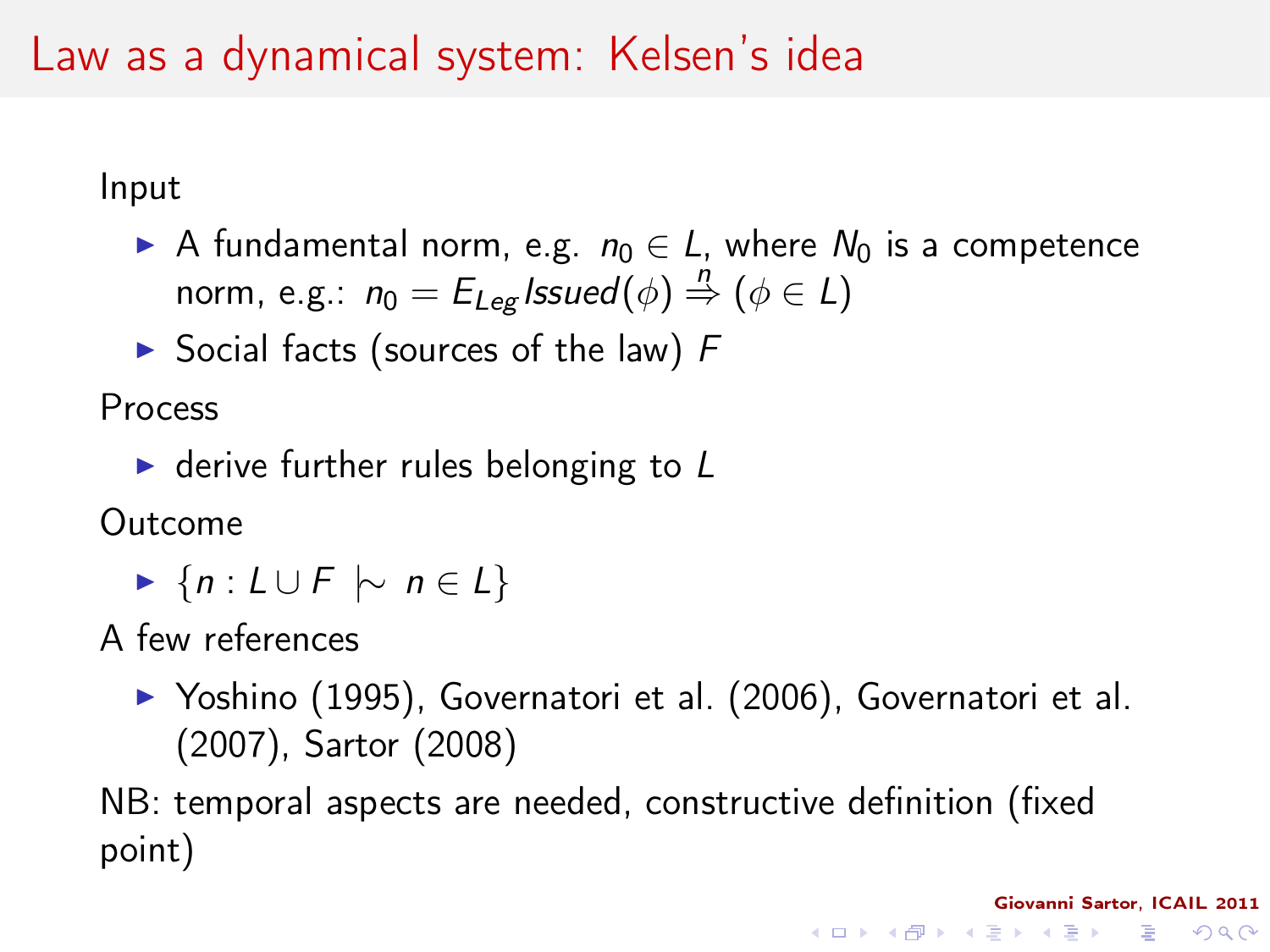#### Example

 $L_0 = \{ \text{headOfParty}(x) \wedge E_x \text{Issued}(\phi) \overset{n}{\Rightarrow} (\phi \in L) \}$  $F = \{headOfParty(Esposito), citizen(Nancy)\}$  $E_{Esposito}$  Issued  $(E_{Mellish}$  Issued  $(\phi) \stackrel{n}{\Rightarrow} (\phi \in L))$  $E_{Mellish}$ Issued([citizen(x)  $\stackrel{n}{\Rightarrow}$  OE<sub>x</sub> ChangeUnderwearEveryHalfHour L ∪ F | sk<sup>∼</sup> [EMellishIssued(φ) <sup>n</sup>=⇒ (φ ∈ L)] ∈ L,  $[citizen(x) \stackrel{n}{\Rightarrow} OE_x$ ChangeUnderwearEveryHalfHour)]  $\in$  L, OENancyChangeUnderwearEveryHalfHour

Giovanni Sartor, ICAIL 2011

**KOD KOD KED KED E YORA**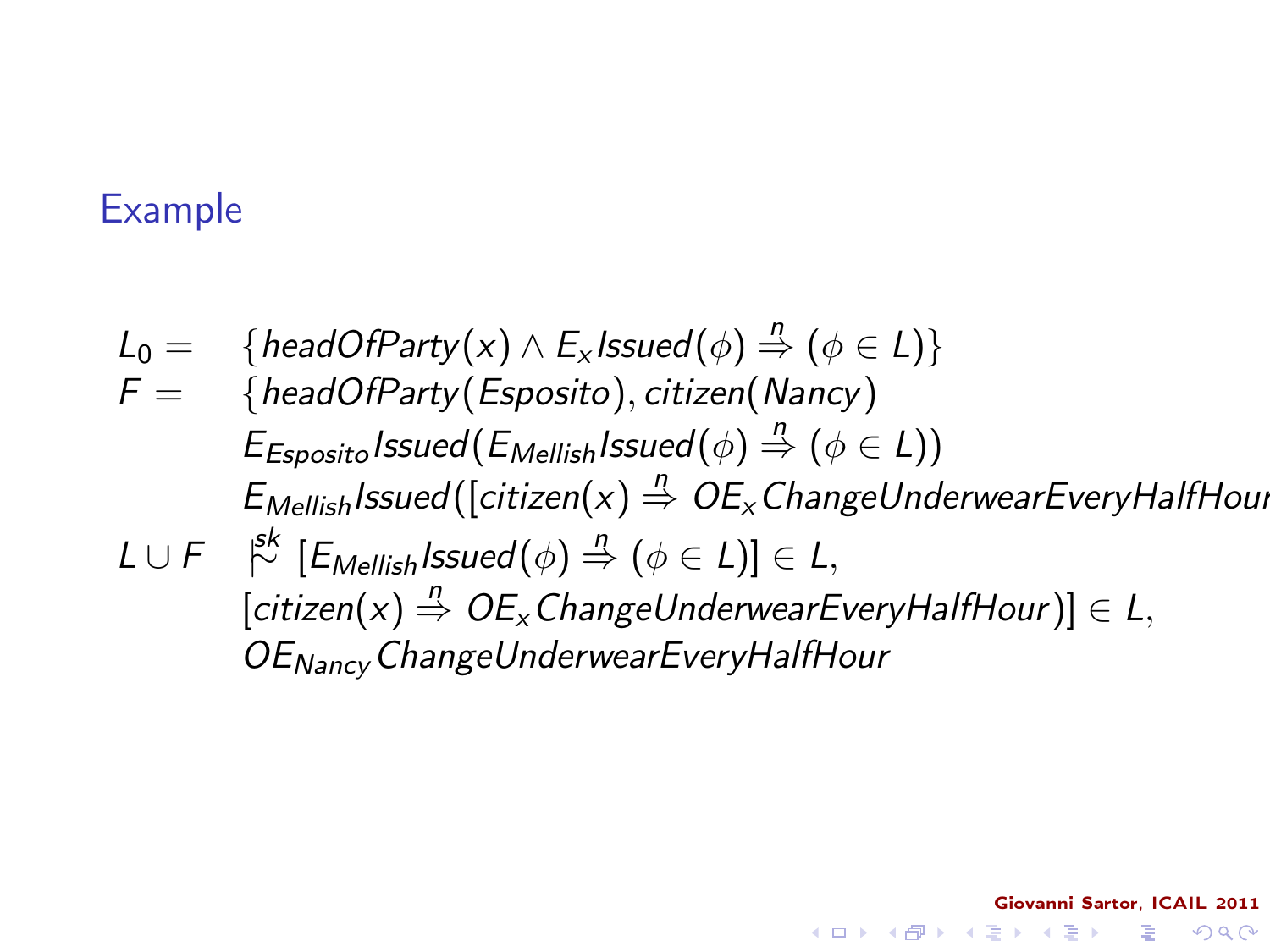### Pluralism: law as a set of related normative systems

Input

- ightharpoonup sistems:  $L_1, \ldots L_n$
- $\blacktriangleright$  relations between them
	- $\blacktriangleright$   $L_1$  may require that  $L_2$  is applied;
	- $\blacktriangleright$   $L_1$  may require that certain cases are decided by the judges of  $L_2$  or according to  $L_2$

Process

 $\triangleright$  perform inferences including multiple normative system and their reference, handle conflicts

Outcome

- $\triangleright$  single or multiple assessments according to the different system Reference
	- ▶ Modular argumentation? Metalogics? Labelled systems? Dung and Sartor (2010)

Giovanni Sartor, ICAIL 2011

**KORK (FRAGE) KERK EL POLO**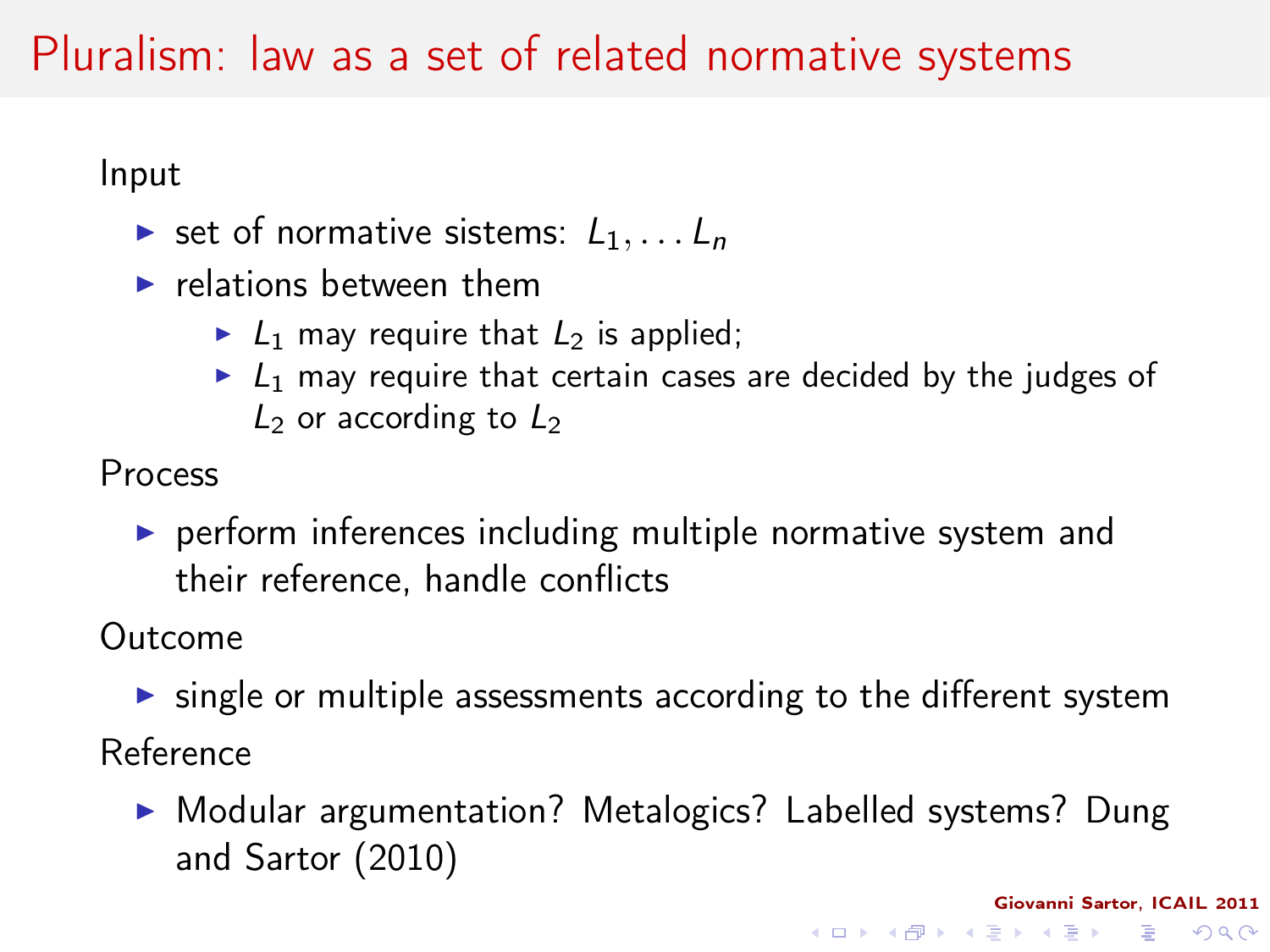## Agent-based models of legal behaviour

Input

- $\triangleright$  set of agents/roles
- $\triangleright$  initial values (included norm endorsement)
- rules for dynamics (reproduction, imitation)

Process

 $\blacktriangleright$  run simulation

Outcome

- $\blacktriangleright$  compliance patterns
- $\blacktriangleright$  emerging norms
- $\blacktriangleright$  evolution of behaviour
- A few references
	- ▶ Not enough from our community. See AAMAS on electronic institution and similar things. But: Artikis et al. (2002), Artikis et al. (2003), Sartor et al. (2009), Mayor and Sartor (2010), <sub>I</sub>cail 2011 K ロ X × 個 X × 変 X × 変 X → 変

 $2990$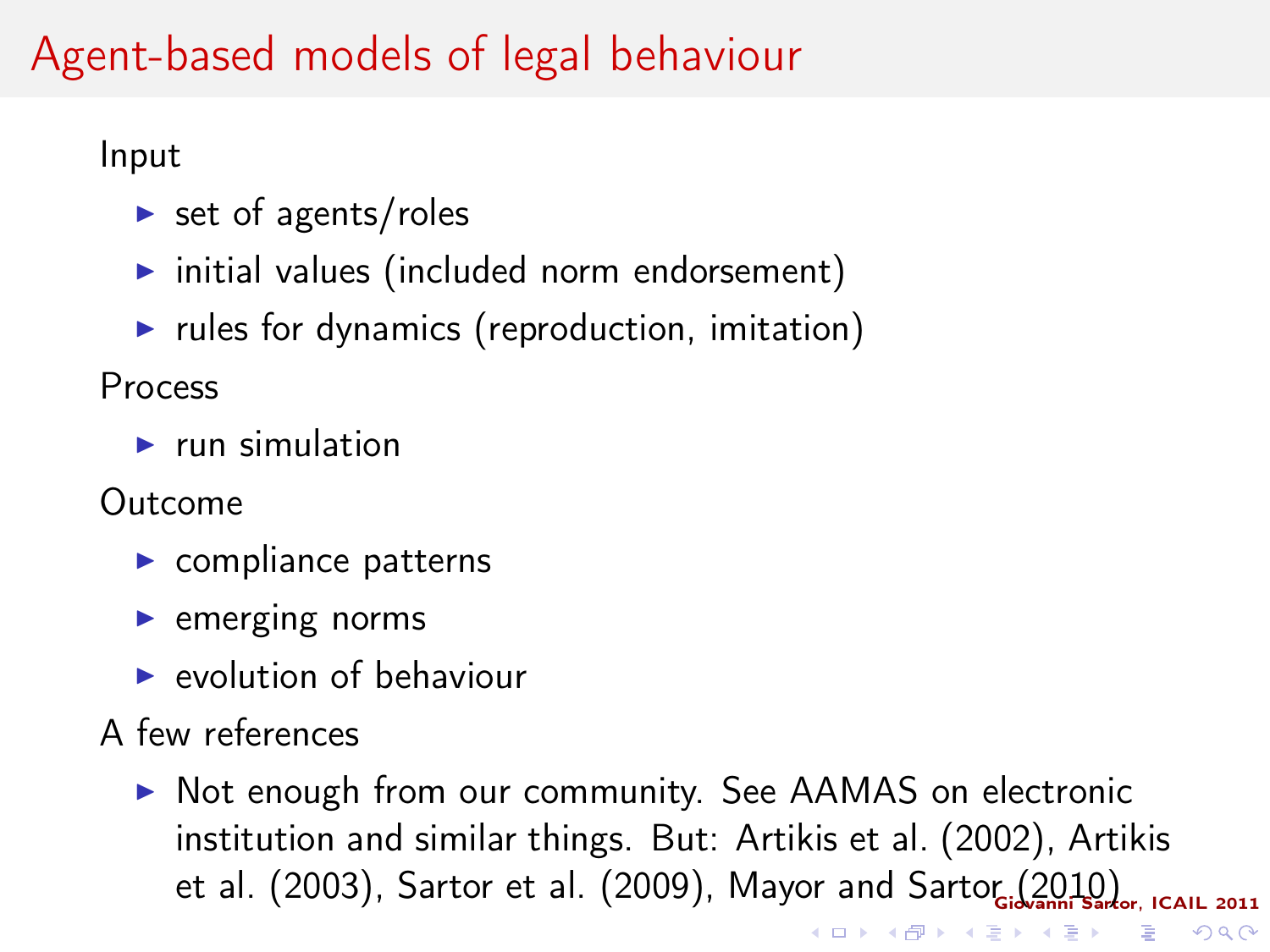Systems have been developed that address two or more of the above mentioned aspects of the law

- $\blacktriangleright$  texts and rules
- $\blacktriangleright$  cases and rules
- $\blacktriangleright$  rules and attitudes (neural networks)
- $\blacktriangleright$  values, rules and cases
- $\rightharpoonup$  etc.
- A few references
	- ▶ Gardner (1987), Rissland and Skalak (1993), Zeleznikow and Stranieri (1995), Bench-Capon and Sartor (2000), Chorley and Bench-Capon (2003)

Giovanni Sartor, ICAIL 2011

KEL KARIK KEL KEL KARIK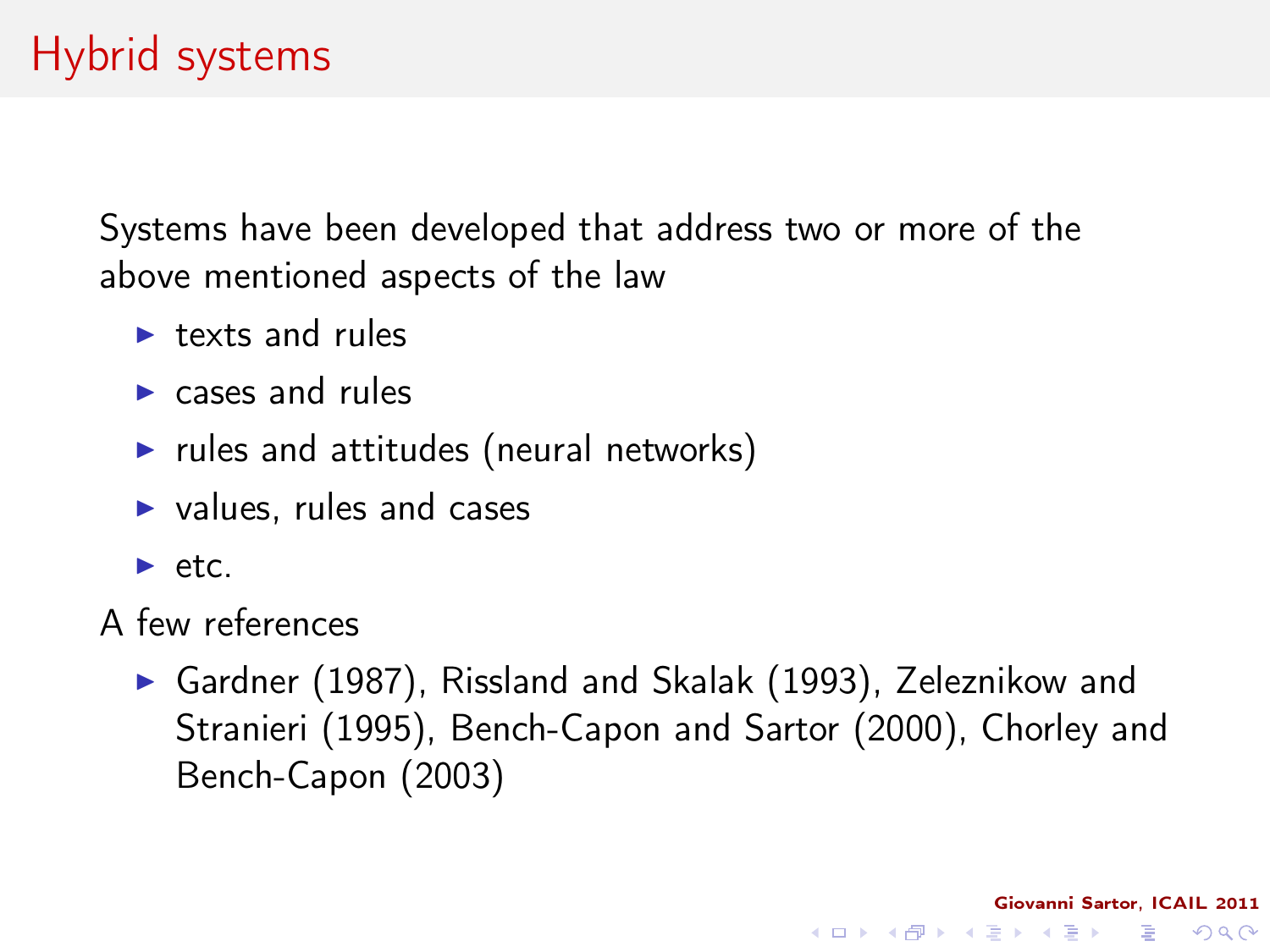- $\triangleright$  A lot of ways in which the law enters in AI & law
- $\blacktriangleright$  the AI & law
- $\triangleright$  There are all interesting, not only for our community

Shall we succeed in remaining at the centre of the development of computable models of the law? Shall we success in exporting these models into other communities

while attracting them to ours?

<span id="page-32-0"></span>Can we remain (become) the pivot in computational legal research?

Giovanni Sartor, ICAIL 2011

KEL KARIK KEL KEL KARIK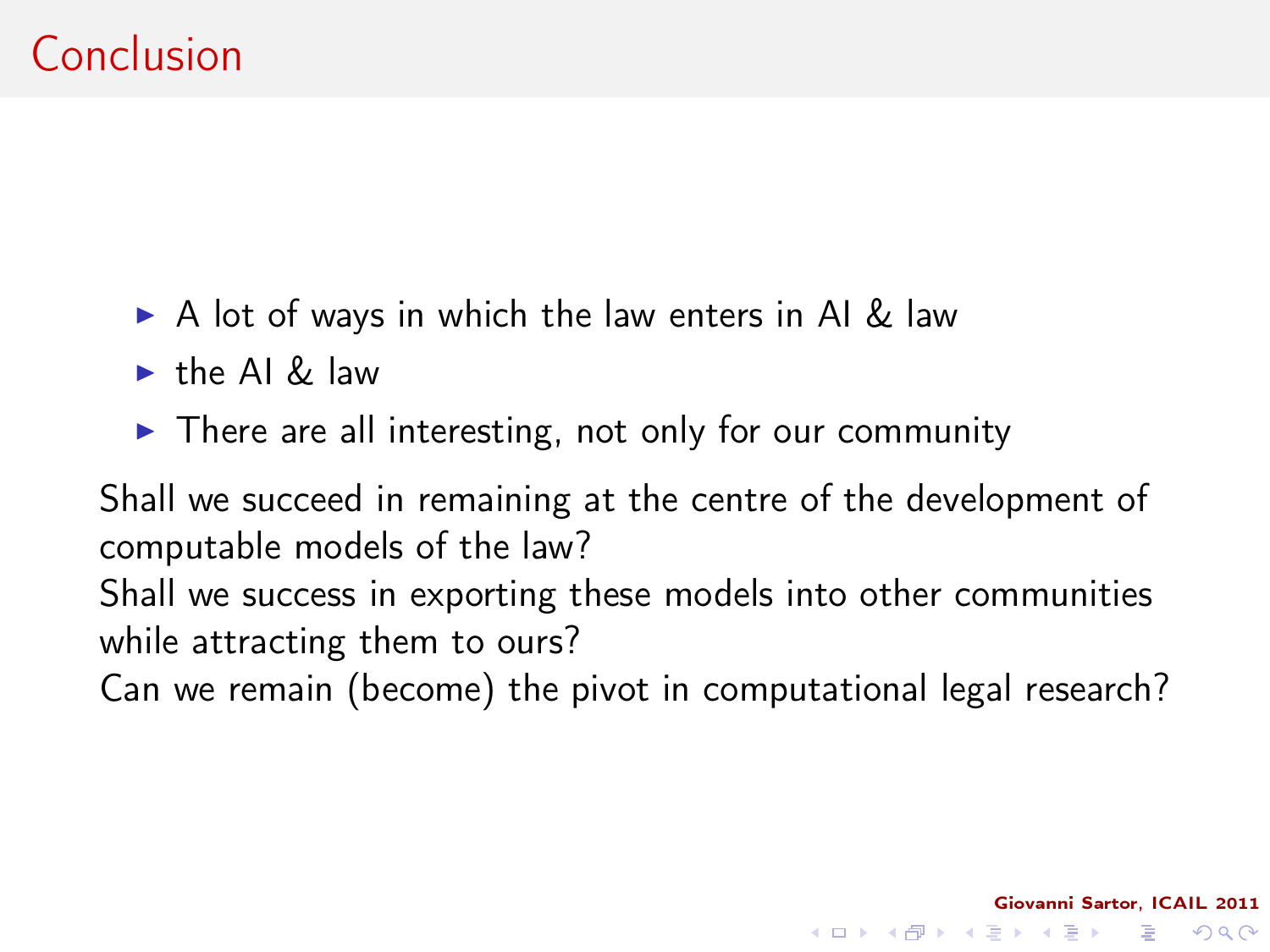- Alchourrón, C. E. and E. Bulygin (1971). Normative Systems. Vienna: Springer.
- Allen, L. E. (1957). Symbolic logic: A razor-edged tool for drafting and interpreting legal documents. Yale Law Journal 66, 833–79.
- Allen, L. E. and C. S. Saxon (1991). A-Hohfeld: A language for robust structural representation of knowledge in the legal domain to build interpretation-assistance expert systems. In J.-J. C. Meyer and R. J. Wieringa (Eds.), Proceedings of the First International Workshop on Deontic Logic in Computer Science, pp. 52–71. Amsterdam: Vrjie Universiteit.
- <span id="page-33-0"></span>Artikis, A., M. J. Sergot, and J. Pitt (2002). Animated specifications of computational societies. In Proceeding AAMAS-2002, pp. 1053–61. New York, N. Y.: ACM.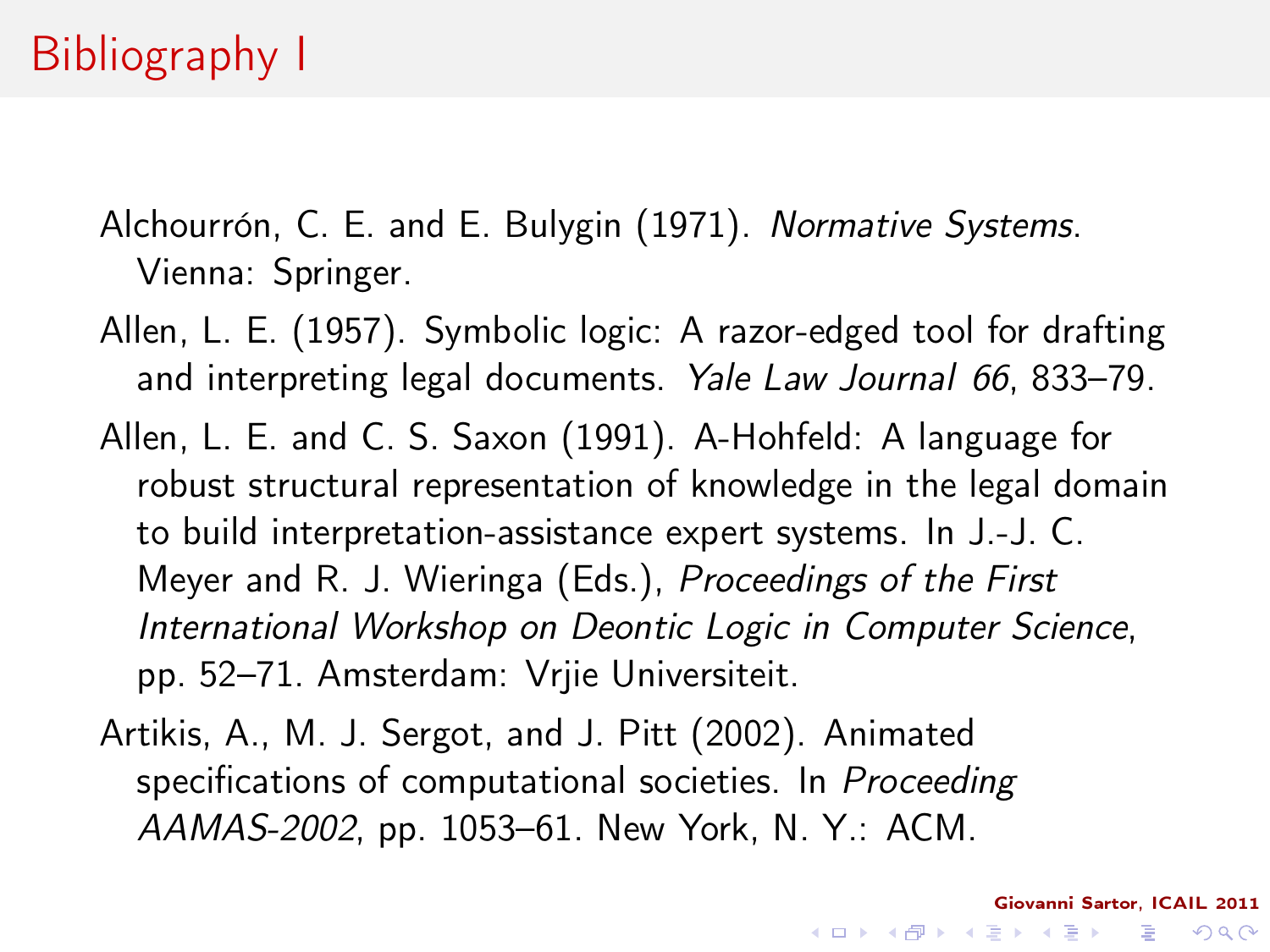- Artikis, A., M. J. Sergot, and J. Pitt (2003). An executable specification of an argumentation protocol. In Proceedings of the Ninth International Conference on Artificial Intelligence and Law  $(ICAIL)$ , pp. 1–11. New York, N. Y.: ACM.
- Ashley, K. D. (1990). Modeling Legal Argument: Reasoning with Cases and Hypotheticals. Cambridge, Mass.: MIT.
- Ashley, K. D. and E. L. Rissland (1988). A case-based approach to modelling legal expertise. IEEE Expert 3, 70–7.
- Bench-Capon, T. J. M. (1993). Neural networks and open texture. In Proceedings of the Fourth International Conference on Artificial Intelligence and Law, pp. 292–97. New York, N. Y.: ACM.

Giovanni Sartor, ICAIL 2011

**KOD KOD KED KED E YORA**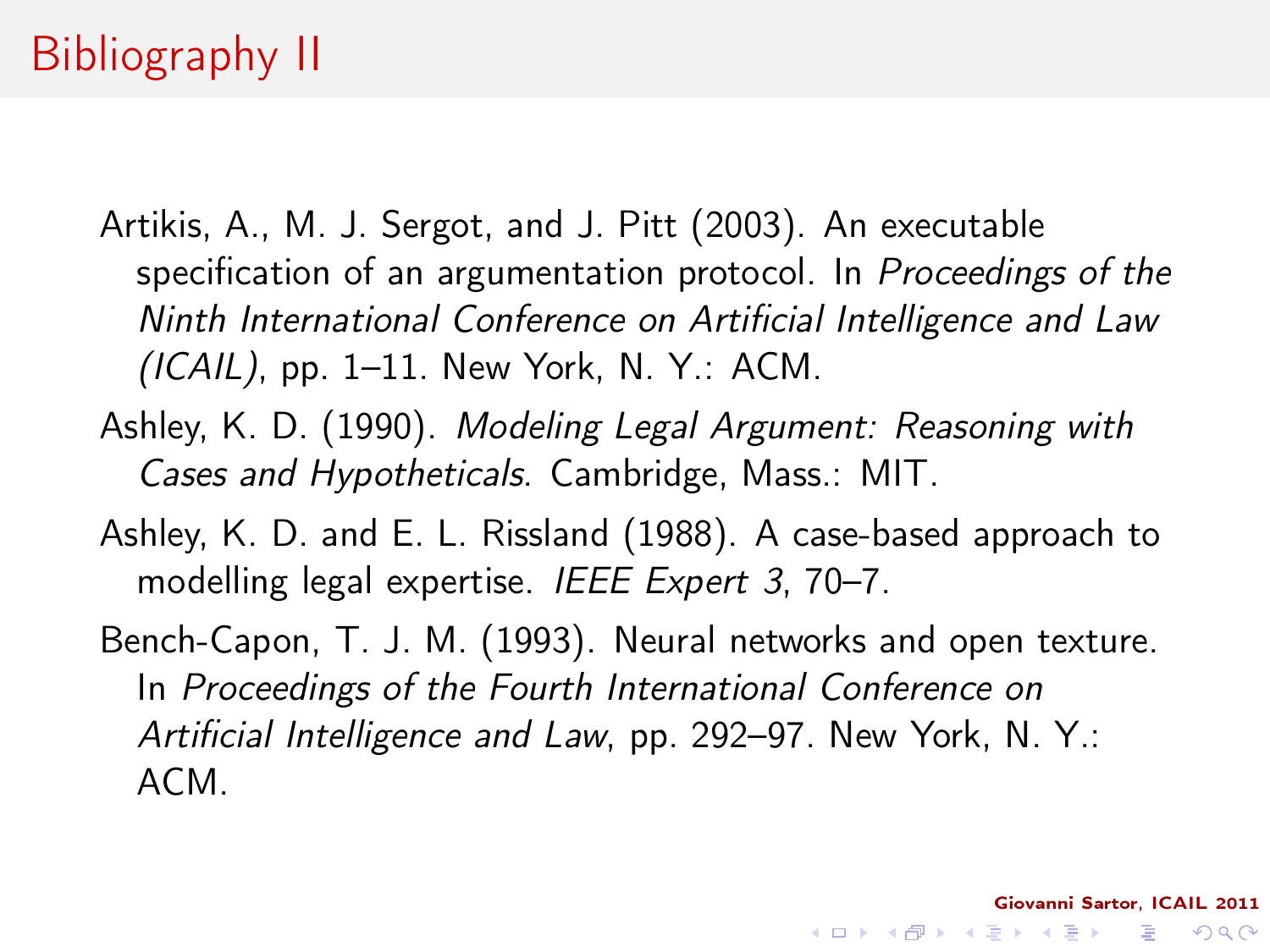# Bibliography III

- Bench-Capon, T. J. M. and H. Prakken (2009). A case study of hypothetical and value-based reasoning in US Supreme-Court cases. In G. Governatori (Ed.), Legal Knowledge and Information Systems. JURIX 2009: The Twenty-Second Annual Conference, Volume 11-20, pp. 11–20. Amsterdam: IOS Press.
- Bench-Capon, T. J. M. and H. Prakken (2010). Using argument schemes for hypothetical reasoning in law. Artificial Intelligence and Law 18, 153–74.
- Bench-Capon, T. J. M. and G. Sartor (2000). Using values and theories to resolve disagreement in law. In J. Breuker, L. Ronald, and R. Winkels (Eds.), Proceedings of the Thirteenth Annual Conference on Legal Knowledge and Information Systems (JURIX), pp. 73–84. Amsterdam: IOS.

Giovanni Sartor, ICAIL 2011

**KOD KOD KED KED E YORA**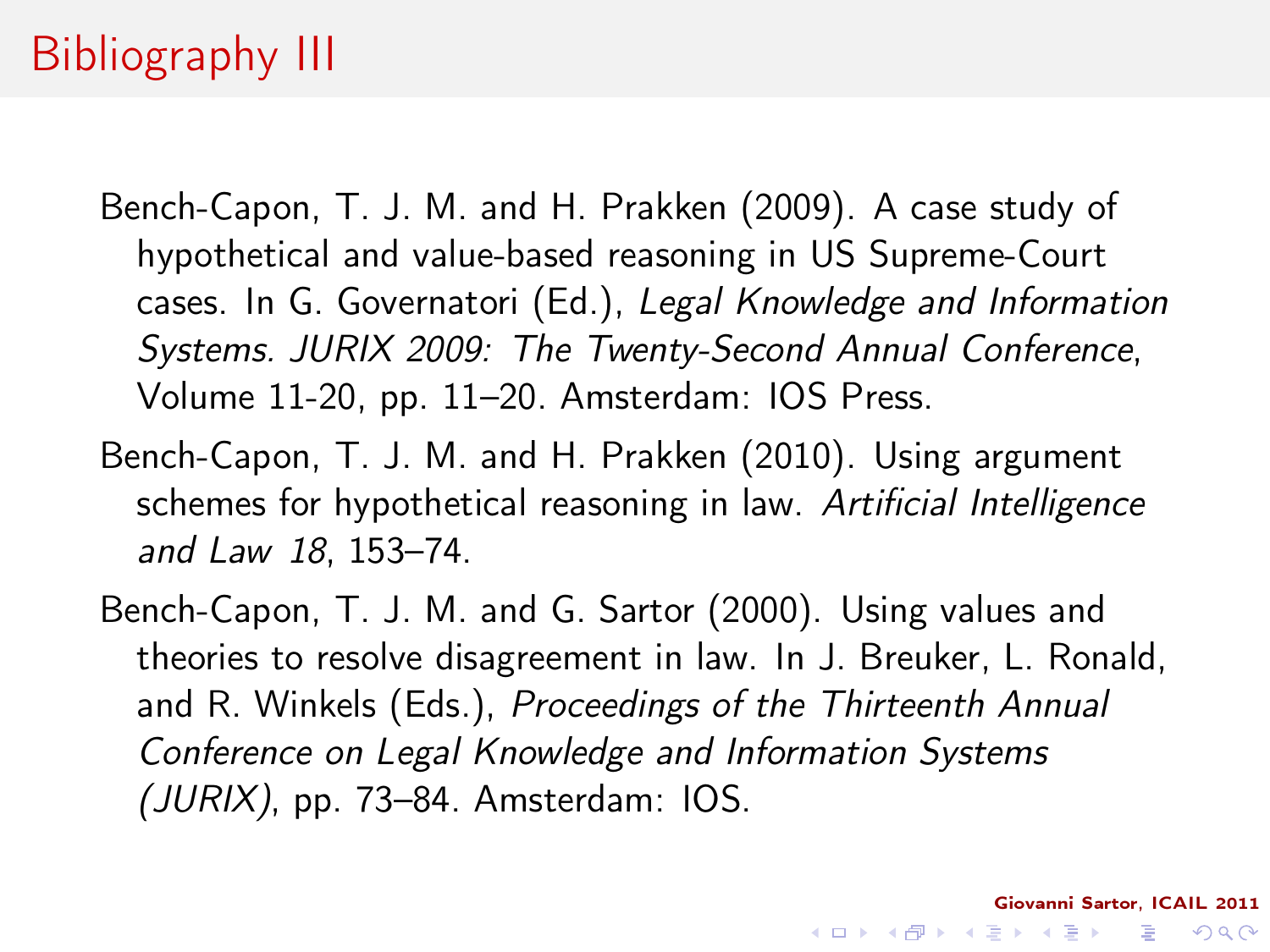# Bibliography IV

Bench-Capon, T. J. M. and G. Sartor (2001). Theory-based explanation of case law domains. In Proceedings of the Eighth International Conference on Artificial Intelligence and Law  $(ICAIL)$ , pp. 12–21. New York, N. Y.: ACM.

- Bench-Capon, T. J. M. and G. Sartor (2003). A model of legal reasoning with cases incorporating theories and values. Artificial Intelligence 150, 97–142.
- Bochereau, L., D. Bourcier, and P. Bourgine (1999). Extracting legal knowledge by means of a multilayered neural network: Application to municipal jurisprudence. In Proceedings of the Seventh International Conference on Artificial Intelligence and Law (ICAIL), pp. 288–96. New York, N. Y.: ACM.

Branting, L. K. (1994). A computational model of ratio decidendi. Artificial Intelligence and Law 2, 1–31.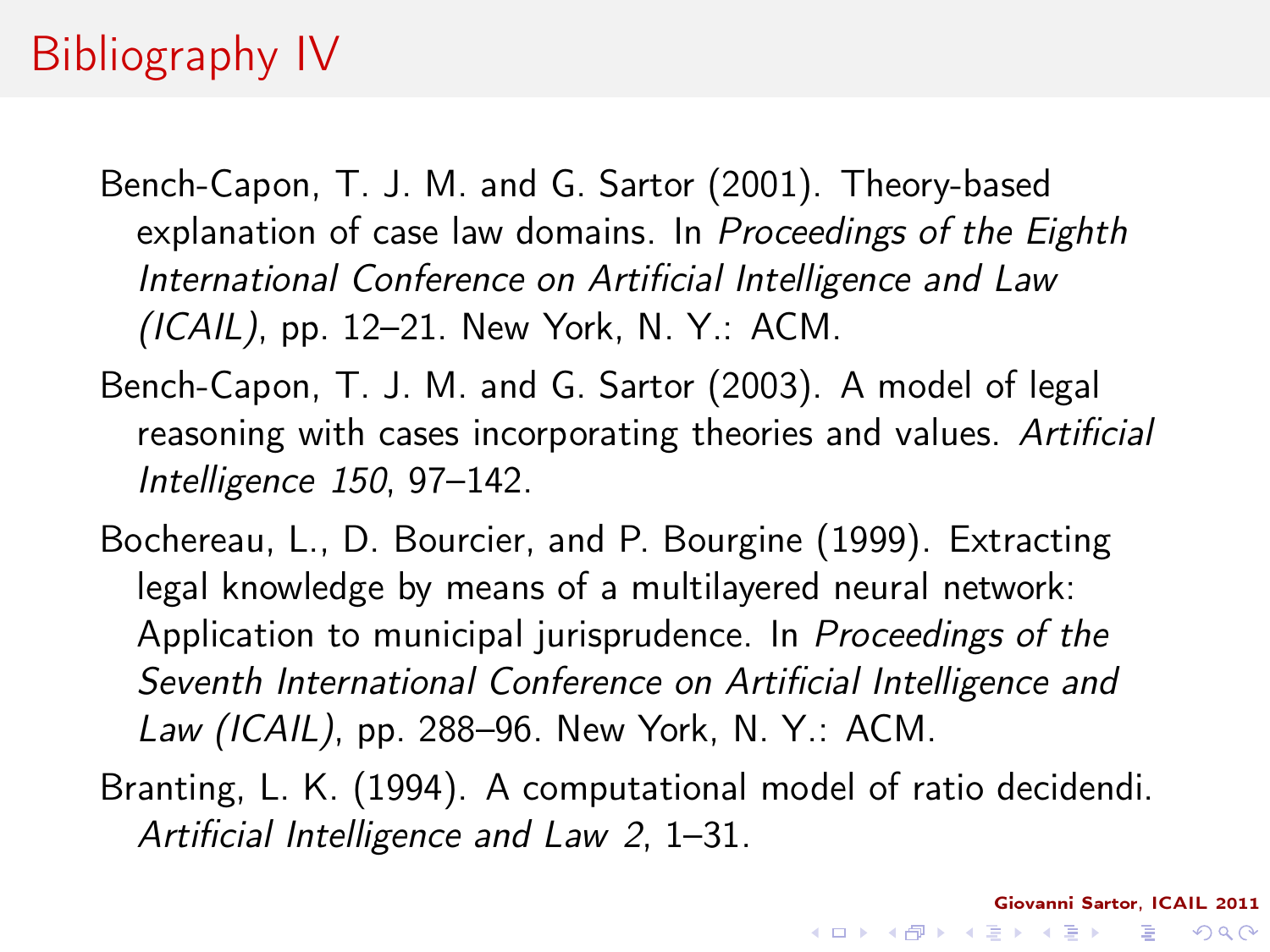# Bibliography V

- Breuker, J., A. Valente, and R. Winkels (1997). Legal ontologes: A functional view. In Procs. of 1st LegOnt Workshop on Legal Ontologies, pp. 23–36.
- Chorley, A. and T. J. M. Bench-Capon (2003). Reasoning with legal cases as theory construction: Some experimental results. In D. Bourcier (Ed.), Proceedings of the Seventeenth Annual Conference on Legal Knowledge and Information Systems (JURIX), pp. 173–82. Amsterdam: IOS.
- Dung, P. M. and G. Sartor (2010). A logical model of private international law. In G. Governatori and G. Sartor (Eds.), Proceedings of the 10th International Conference on Deontic Logic in Computer Science (DEON 2010), pp. 229–46. Berlin: Springer.

Giovanni Sartor, ICAIL 2011

KEL KARIK KEL KEL KARIK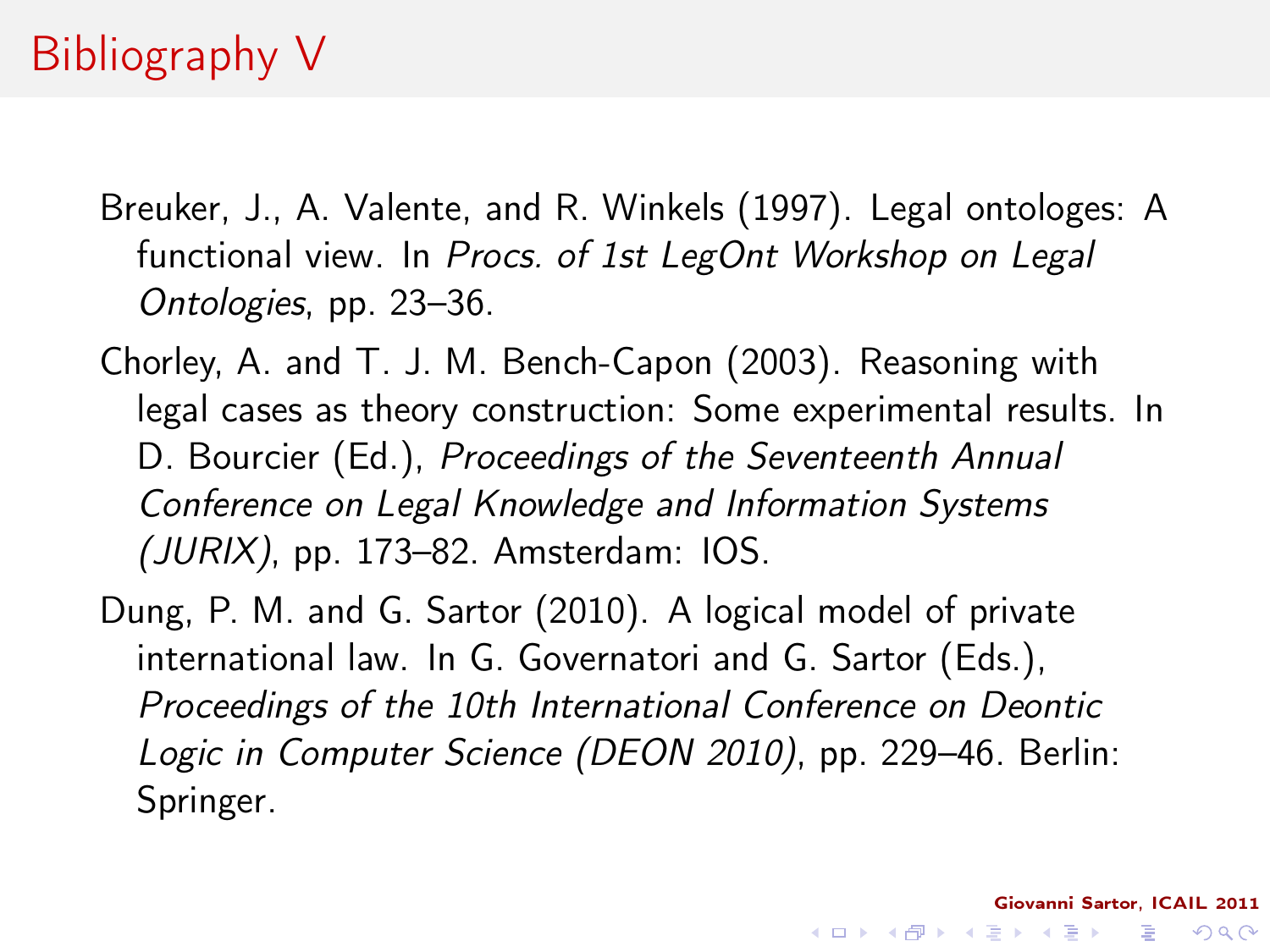## Bibliography VI

- Dung, P. M. and P. M. Thang (2008). Modular argumentation for modelling legal doctrines in common law of contract. In E. Francesconi, G. Sartor, and D. Tiscornia (Eds.), Proceedings of JURIX 2008, pp. 108–17. IOS.
- Gangemi, A., M.-T. Sagri, and D. Tiscornia (2005). A constructive framework for legal ontologies. In V. R. Benjamins, P. Casanovas, J. Breuker, and A. Gangemi (Eds.), Law and the Semantic Web, Berlin, pp. 97–124. Springer.
- Gardner, A. v. d. L. (1987). An Artificial Intelligence Approach to Legal Reasoning. Cambridge, Mass.: MIT.
- Gordon, T. F. (1995). The Pleadings Game. An Artificial Intelligence Model of Procedural Justice. Dordrecht: Kluwer.
- <span id="page-38-0"></span>Gordon, T. F., H. Prakken, and D. N. Walton (2007). The Carneades model of argument and burden of proof. Artificial Intelligence 171, 875–96. Forthcoming.

Giovanni Sartor, ICAIL 2011

K ロ > K @ > K 할 > K 할 > → 할 → ⊙ Q Q\*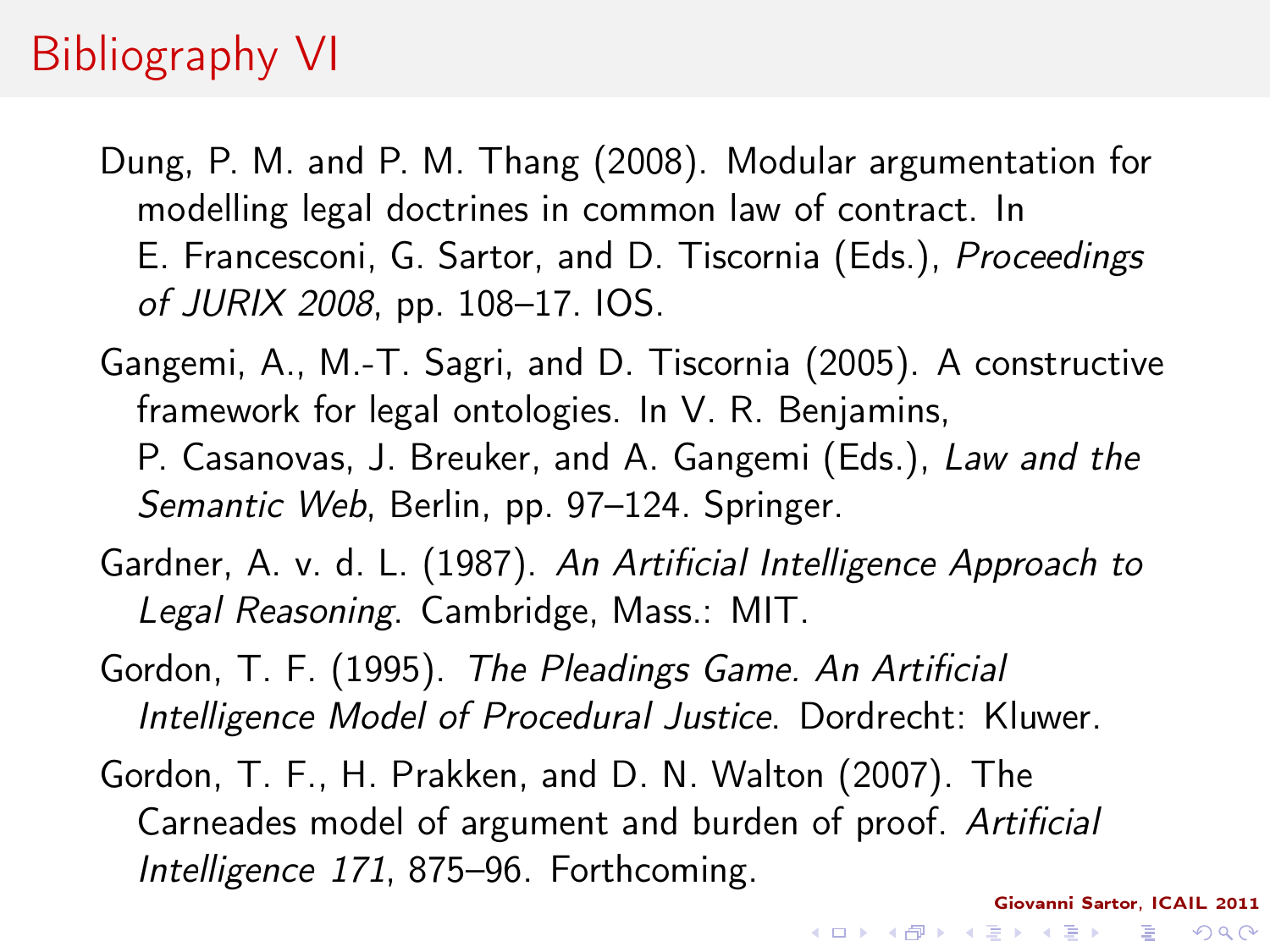# Bibliography VII

Gordon, T. F. and D. N. Walton (2009). Legal reasoning with argumentation schemes. in. In Proceedings of the Twelfth International Conference on Artificial Intelligence and Law (ICAIL 2009). New York, N. Y.: ACM.

- Governatori, G., M. Palmirani, A. Rotolo, R. Riveret, and G. Sartor (2006). Norm modifications in defeasible logic. In Proceedings of Jurix 2006, pp. 13–22. Amsterdam: IOS.
- Governatori, G., A. Rotolo, R. Riveret, M. Palmirani, and G. Sartor (2007). Variants of temporal defeasible logics for modelling norm modifications. In Proceedings of Eleventh International Conference on Artificial Intelligence and Law, pp. 155–9. New York, N. Y.: ACM.
- Hage, J. C. (1997). Reasoning with Rules: An Essay on Legal Reasoning and Its Underlying Logic. Dordrecht: Kluwer.
- Hage, J. C. (2011a). A model of juridical acts: Part 1: The world of law. Artificial intelligence and Law 19, [23](#page-38-0)[–4](#page-40-0)[8](#page-32-0)[.](#page-33-0)Giovanni Sartor, ICAIL 2011 - 4 日 ▶ (伊 ) (日 ) (日 ) (日 )

 $2Q$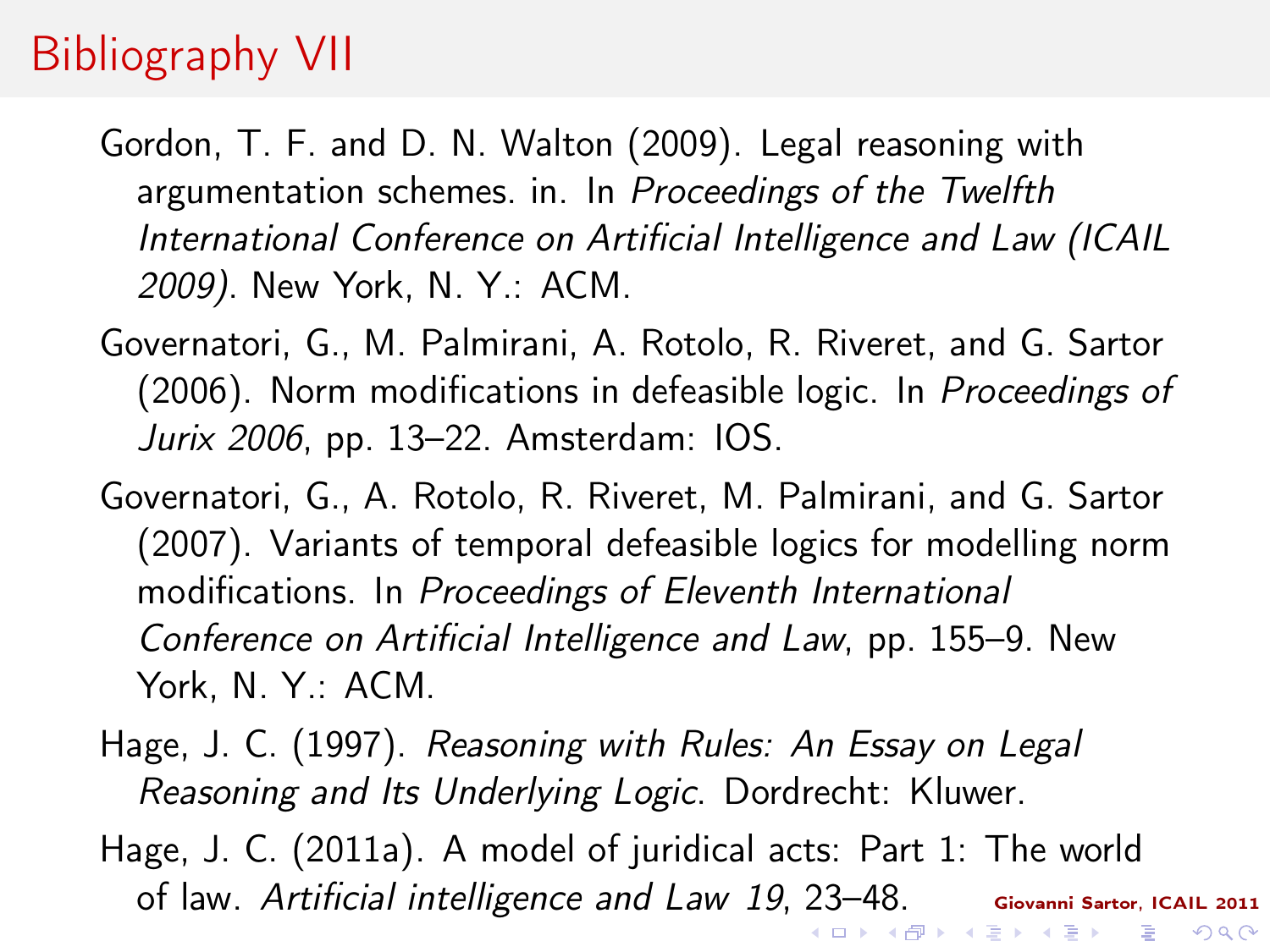# Bibliography VIII

- Hage, J. C. (2011b). A model of juridical acts: Part 2: The operation of juridical acts. Artificial Intelligence and Law 19, 49–73.
- Horty, J. F. (1999). Precedent, deontic logic and inheritance. In Proceedings of the Seventh International Conference on Artificial Intelligence and Law (ICAIL), pp. 23–72. New York, N. Y.: ACM.
- Horty, J. F. (2001). Agency and Deontic Logic. Oxford University Press.
- Jones, A. J. and M. J. Sergot (1996). A formal characterisation of institutionalised power. Journal of the IGPL 4, 429–45.
- Lodder, A. R. (1999). DiaLaw: On Legal Justification and Dialogical Models of Argumentation. Law and Philosophy Library. Dordrecht: Kluwer Academic.
- <span id="page-40-0"></span>Mayor, E. and G. Sartor (2010). Why are lawyers nice of nasty? insights from agent-based modeling. Advances in Complex Systems 13, 535–58.Giovanni Sartor, ICAIL 2011  $\mathbf{1} \oplus \mathbf{1} \oplus \mathbf{1} \oplus \mathbf{1} \oplus \mathbf{1} \oplus \mathbf{1} \oplus \mathbf{1} \oplus \mathbf{1} \oplus \mathbf{1} \oplus \mathbf{1} \oplus \mathbf{1} \oplus \mathbf{1} \oplus \mathbf{1} \oplus \mathbf{1} \oplus \mathbf{1} \oplus \mathbf{1} \oplus \mathbf{1} \oplus \mathbf{1} \oplus \mathbf{1} \oplus \mathbf{1} \oplus \mathbf{1} \oplus \mathbf{1} \oplus \mathbf{1} \oplus \mathbf{1} \oplus \mathbf{$

 $QQ$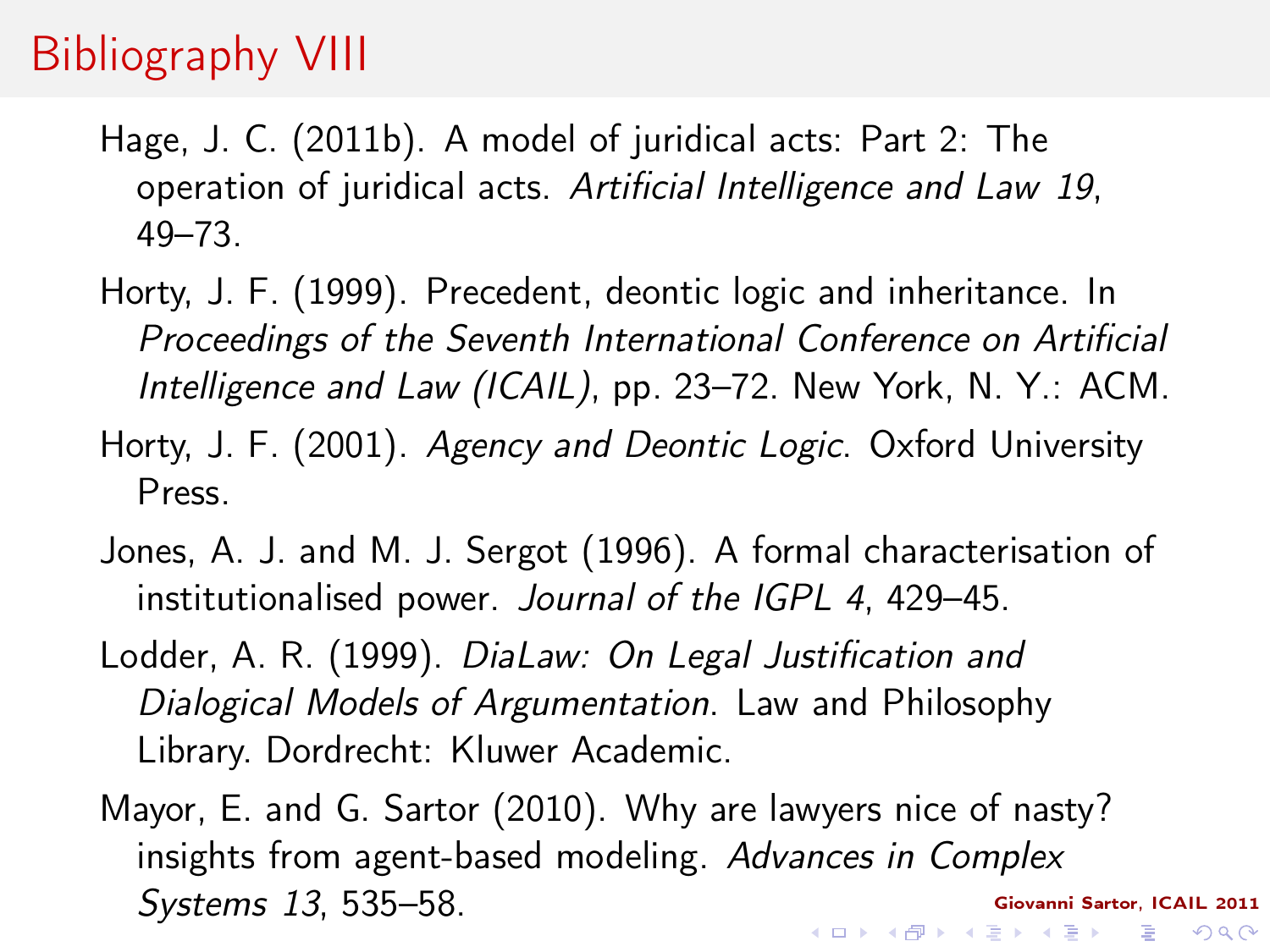# Bibliography IX

- McCarty, L. T. (1982). A computational theory of eisner v macomber. In C. Ciampi (Ed.), Artificial Intelligence and Legal Information Systems, pp. 329–55. Amsterdam: North Holland.
- McCarty, L. T. (1986). Permissions and obligations: An informal introduction. In A. A. Martino and F. Socci (Eds.), Automated Analysis of Legal Texts, pp. 307–37. Amsterdam: North Holland.
- McCarty, L. T. (1988a). Clausal intuitionistic logic. i. fixed-point semantics. Journal of Logic Programming 5, 1-31.
- McCarty, L. T. (1988b). Clausal intuitionistic logic ii tableau proof procedures. Journal of Logic Programming 5, 93–132.
- McCarty, L. T. (1995). An implementation of eisner v macomber. In Proceedings of the Fifth International Conference on AI and Law (ICAIL), pp. 276–86. New York, N. Y.: ACM.
- Giovanni Sartor, ICAIL 2011 Prakken, H. (2001). Relating protocols for dynamic dispute with logics for defeasible argumentation. Synthese 127, 187-219.

 $(1 - 4)$ 

**Single State** 

 $\Omega$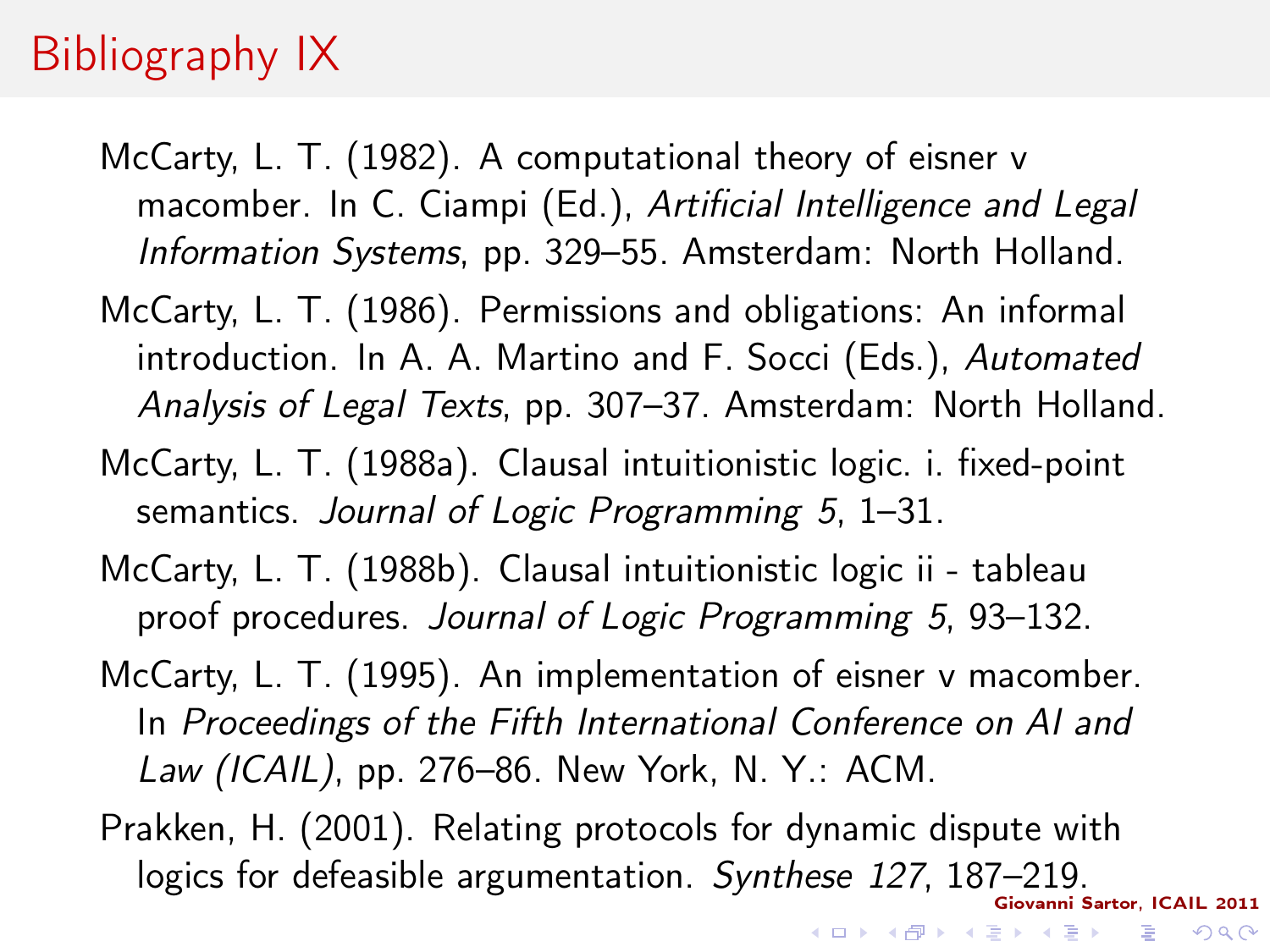- Prakken, H. (2005). AI and law, logic and argumentation schemes. Argumentation 19, 143–64.
- Prakken, H. (2010). An abstract framework for argumentation with structured arguments. Argument and Computation 1, 93–124.
- Prakken, H. and G. Sartor (1996). Rules about rules: Assessing conflicting arguments in legal reasoning. Artificial Intelligence and Law 4, 331–68.
- Prakken, H. and G. Sartor (1998). Modelling reasoning with precedents in a formal dialogue game. Artificial Intelligence and Law 6, 231–87.
- Rissland, E. L. and D. Skalak (1993). Arguments and cases: An inevitable intertwining. Artificial Intelligence and Law 1, 3–44.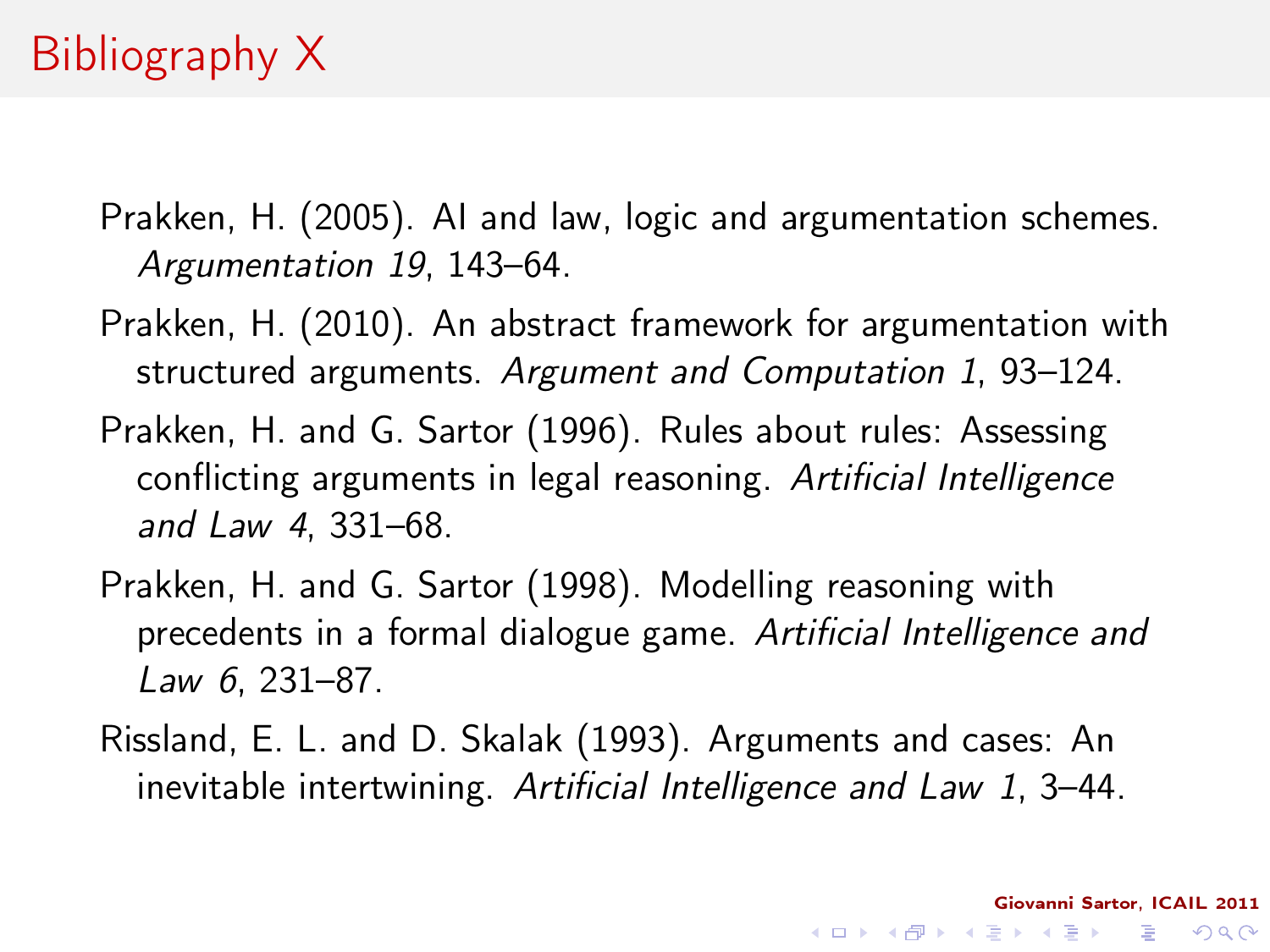# Bibliography XI

- Riveret, R., N. Rotolo, G. Sartor, H. Prakken, and B. Roth (2007). Success chances in argument games: A probabilistic approach to legal disputes. In A. R. Lodder (Ed.), Proceeding of Legal Knowledge and Information Systems - JURIX 2007, pp. 99–108. Amsterdam: IOS.
- Sartor, G. (2006). Fundamental legal concepts: A formal and teleological characterisation. Artificial Intelligence and Law 21, 101–42.
- Sartor, G. (2008). Legality Policies and Theories of Legality: From "Bananas" to Radbruch's Formula. Law Working Papers. Florence: EUI.
- <span id="page-43-0"></span>Sartor, G. (2010). Doing justice to rights and values: teleological reasoning and proportionality. Artificial Intelligence and Law 18, 175–215.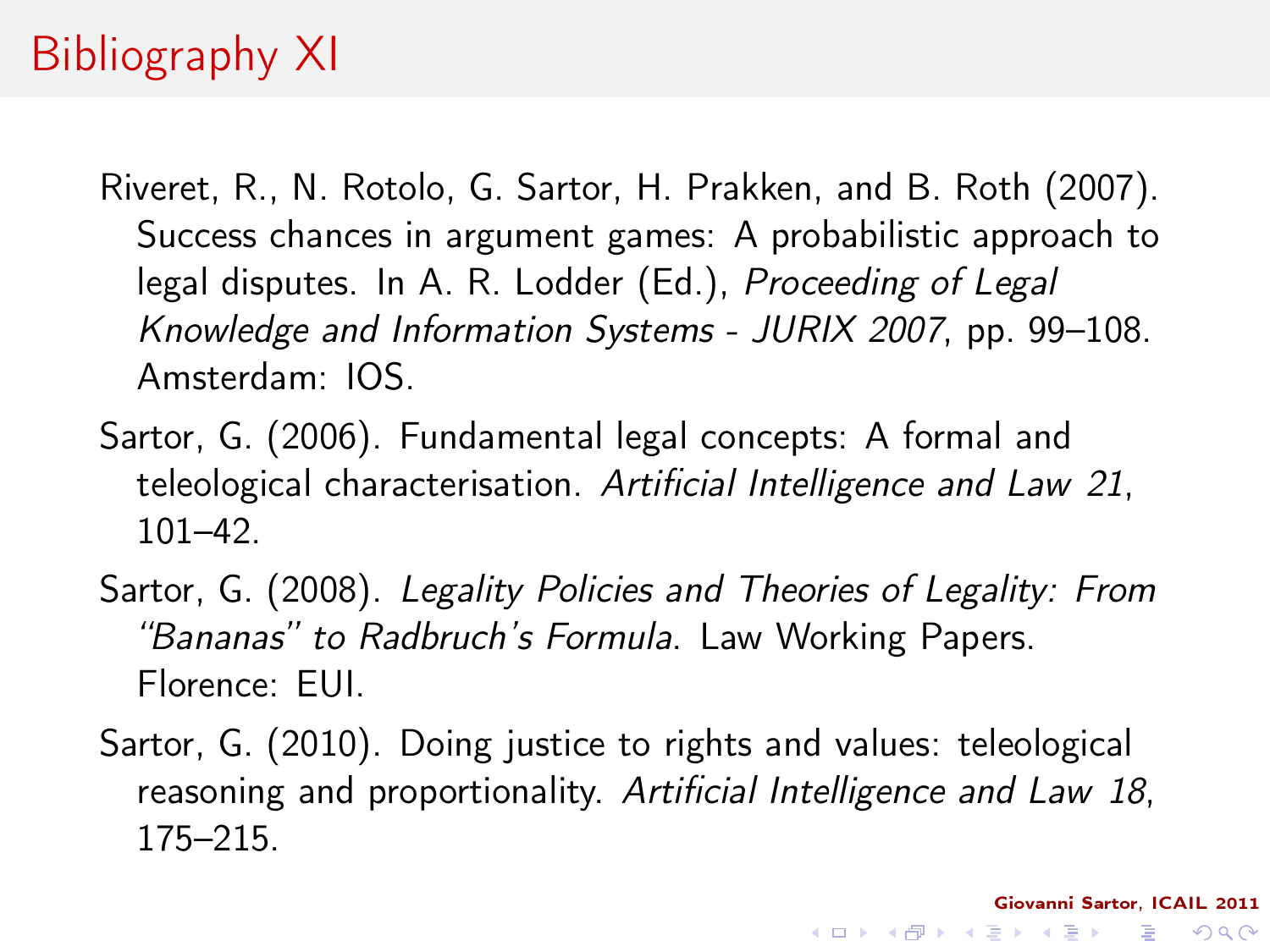## Bibliography XII

- Sartor, G., P. Casanovas, M. Biasiotti, and M. Fernández-Barrera (Eds.) (2011). Approaches to Legal Ontologies. New York, N. Y.: Springer.
- Sartor, G., M. Rudnianski, A. Rotolo, R. Riveret, and E. Mayor (2009). Why lawyers are nice (or nasty): A game-theoretical argumentation exercise. In Proceedings of the Twelfth International Conference on Artificial Intelligence and Law,, pp. 108–19. New York, N. Y.: ACM.
- Sergot, M. J., F. Sadri, R. A. Kowalski, F. Kriwaczek, P. Hammond, and H. Cory (1986). The British Nationality Act as a logic program. Communications of the ACM 29, 370–86.
- Verheij, B. (2003). Artificial argument assistants for defeasible argumentation. Artificial Intelligence 150, 291–324.
- Verheij, B. (2008). About the logical relations between cases and rules,. In E. Francesconi, G. Sartor, and D. Tiscornia (Eds.), Legal Knowledge and Information Systems[,](#page-43-0) [pp.](#page-45-0)[2](#page-33-0)1-[32](#page-0-0)[.](#page-46-0) Gil S. Sartor, ICAIL 2011 → <唐> <唐>  $QQ$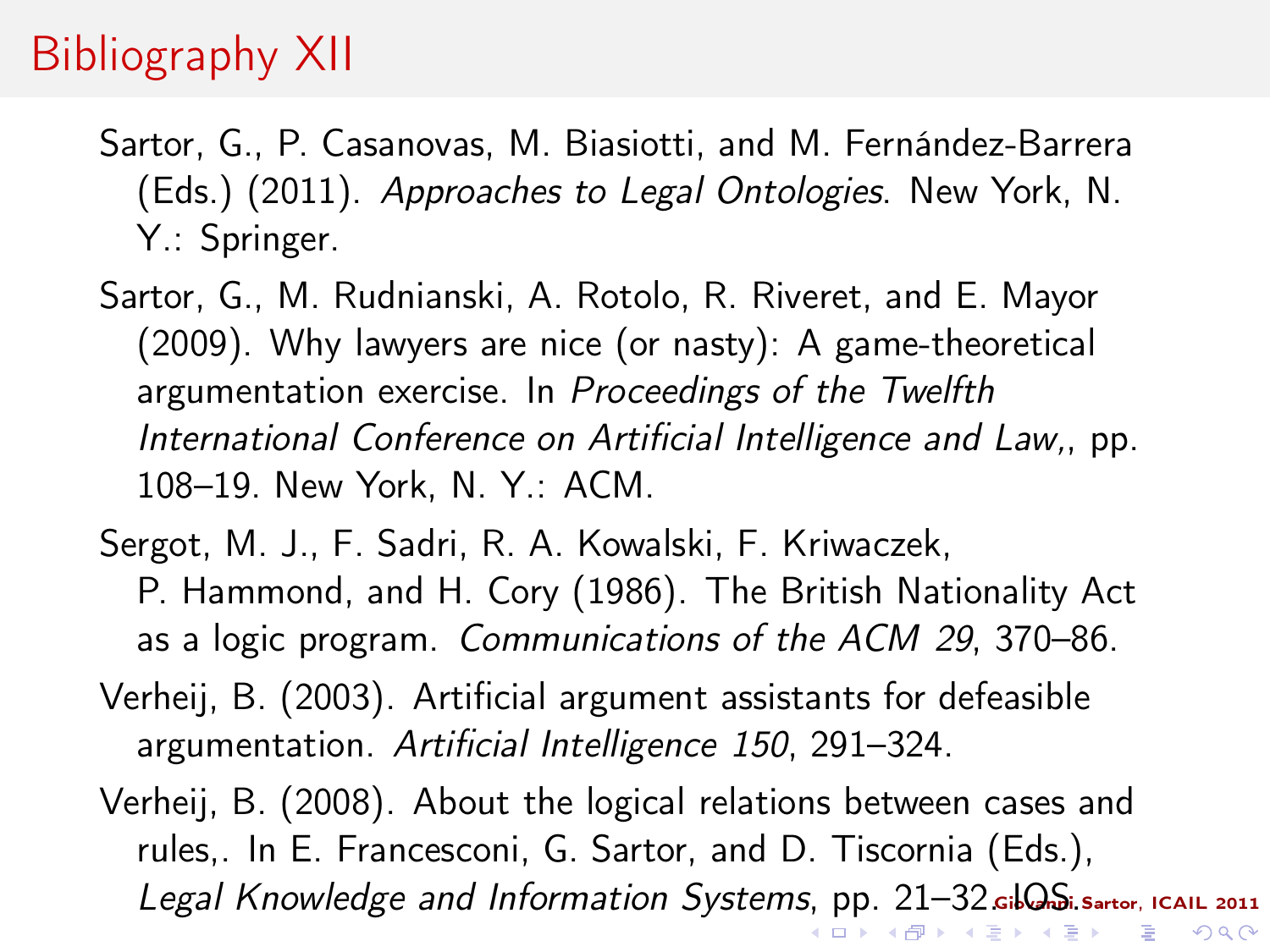# Bibliography XIII

- Walton, D. N. (2005). Argumentation Methods for Artificial Intelligence in Law. Berlin: Springer.
- Walton, D. N. and E. Krabbe (1995). Commitment in Dialogue. Basic Concepts of Interpersonal Reasoning. Albany, N. Y.: State University of New York Press.
- Walton, D. N., C. Reed, and F. Macagno (2008). Argumentation Schemes. Cambridge, Mass.: Cambridge University Press.
- Yoshino, H. (1978). Über die notwendigkeit einer besonderen normenlogik als methode der juristischen logik. In U. Klug, T. Ramm, F. Rittner, and B. Schmiedel (Eds.),

Gesetzgebungstheorie, juristische Logik, Zivil, und Prozeßrecht. Gedächtnisschrift für Jürgen Rödig, pp. 140–61. Berlin: Springer.

<span id="page-45-0"></span>Yoshino, H. (1995). The systematization of legal metainference. In Proceedings of the Fifth International Conference of Artificial Intelligence and Law (ICAIL). New York, N. Y.: ACM.

Giovanni Sartor, ICAIL 2011

 $QQ$ 

 $\mathbf{1} \oplus \mathbf{1} \oplus \mathbf{1} \oplus \mathbf{1} \oplus \mathbf{1} \oplus \mathbf{1} \oplus \mathbf{1} \oplus \mathbf{1} \oplus \mathbf{1} \oplus \mathbf{1} \oplus \mathbf{1} \oplus \mathbf{1} \oplus \mathbf{1} \oplus \mathbf{1} \oplus \mathbf{1} \oplus \mathbf{1} \oplus \mathbf{1} \oplus \mathbf{1} \oplus \mathbf{1} \oplus \mathbf{1} \oplus \mathbf{1} \oplus \mathbf{1} \oplus \mathbf{1} \oplus \mathbf{1} \oplus \mathbf{$